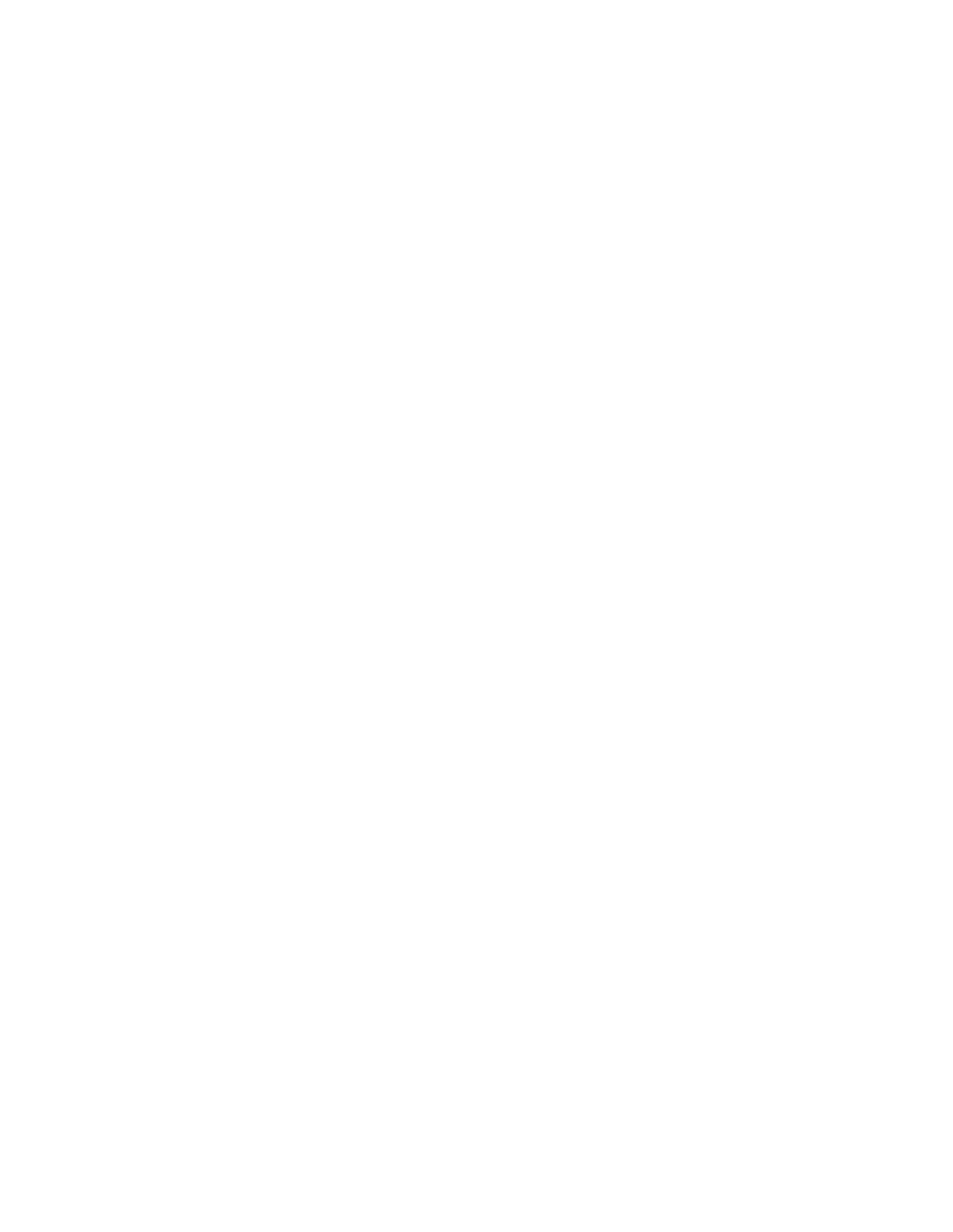

# **City and County of San Francisco Office of the Controller**

#### **FY 2015-16 Six-Month Budget Status Report February 10, 2016**

#### **Summary**

The Controller's Office provides periodic budget status updates to the City's policy makers during the course of each fiscal year, as directed by Charter Section 3.105. This report provides expenditure and revenue information and projections as of December 31, 2015, incorporating more current information up to the date of publication as available. Report highlights include:

- Overall revenue growth and expenditure savings will result in a projected current year ending balance of \$310.2 million, of which \$194.1 million has been appropriated in the FY 2016-17 budget. The drivers of increased fund balance are tax revenue growth above budgeted levels and expenditure savings in the Human Services Agency, Department of Public Health, and citywide labor costs. This represents a net improvement to current year fund balance of approximately \$58.9 million versus the \$246.3 million contained in the Five Year Financial Plan Update and Mayor's Budget Instructions issued in December 2015. That projection did not include a proposed use of \$5.0 million of General Reserve in FY 2015-16, which must be replenished in the budget year.
- The Five Year Financial Plan Update projected shortfalls of \$99.8 million in FY 2016-17 and and additional \$140.4 million in FY 2017-18, for a cumulative total of \$240.2 million. Application of this additional current year fund balance will reduce these shortfalls to \$181.3 million over the two years. These projections will be updated in March 2016.
- There is currently no projected deposit to the Rainy Day Reserve. There is a projected deposit of \$17.0 million to the Budget Stabilization Reserve, a decrease of \$2.4 million from the \$19.4 million deposit anticipated in the budget, due to higher than anticipated FY 2014- 15 real property transfer tax results increasing the five-year average deposit threshold. Economic reserves, including the Budget Stabilization Reserve and the City's portion of the Rainy Day Reserve, are projected to total \$264.2 million at year-end, or 6.2% of General Fund revenues. The City's target for economic reserves is 10% of General Fund revenues.

Economic growth is also contributing to increased fund balances at several of the City's enterprises, including the Airport, Port, Building Inspection and Municipal Transportation Agency (MTA), as described in Appendix 4. The exception to this trend is the Public Utilities Commission (PUC), where ending balances are expected to increase by \$19.9 million despite revenue shortfalls because of expenditure savings in debt service, power generation and transmission, project closeouts, and other operating savings.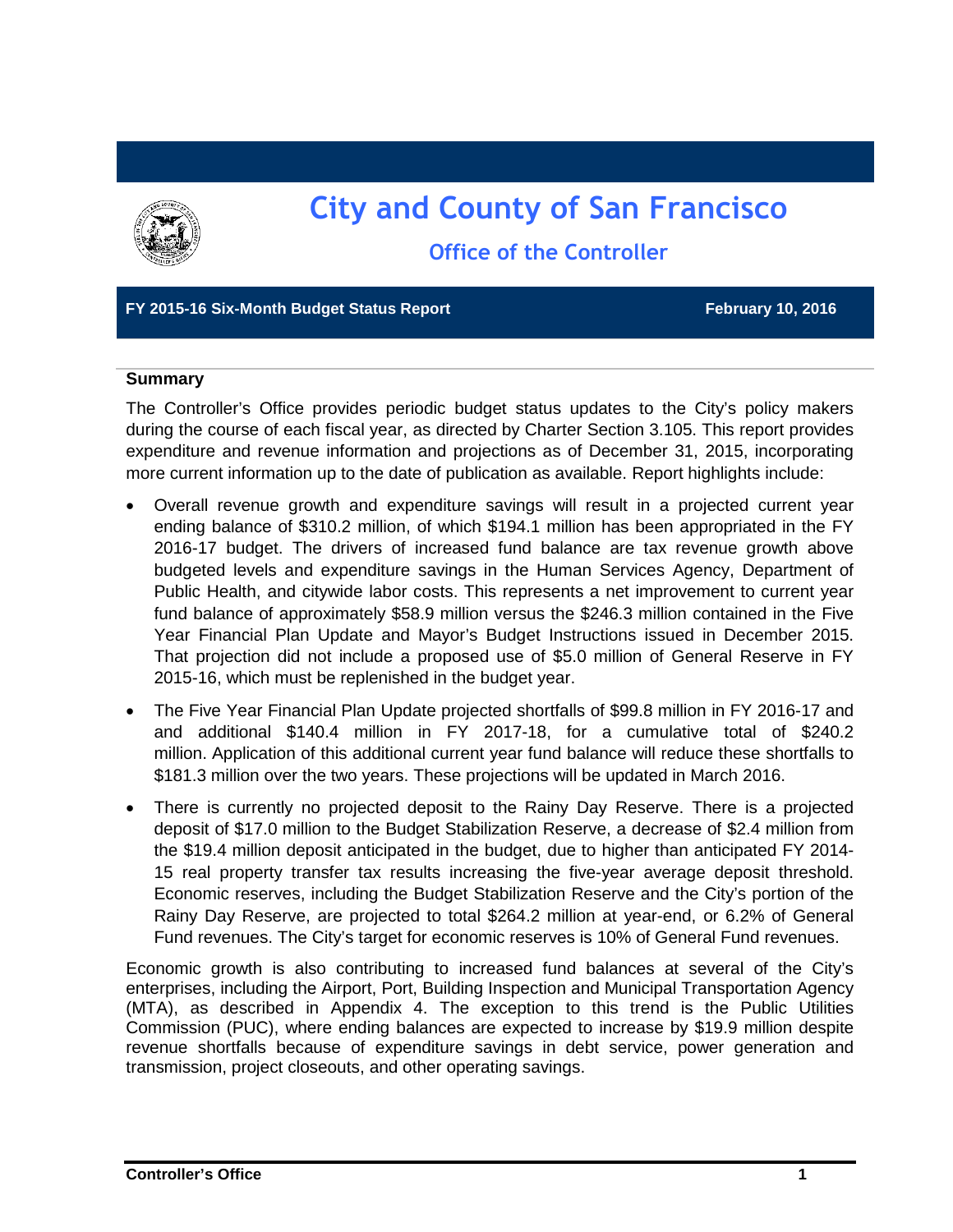#### **Table 1. FY 2015-16 Projected General Fund Variances to Budget (\$ Millions)**

| A. FY 2015-16 Starting Balance                         |             |
|--------------------------------------------------------|-------------|
| FY 2014-15 Ending Fund Balance                         | \$<br>390.8 |
| Appropriation in the FY 2015-16 Budget                 | (180.2)     |
| <b>Subtotal Starting Balance</b>                       | 210.6       |
| <b>B. Current Year Revenues and Expenditures</b>       |             |
| Citywide Revenue Surplus                               | 60.4        |
| <b>Baseline Contributions</b>                          | (9.8)       |
| <b>Departmental Operations</b>                         | 55.8        |
| Approved & Pending Supplemental Appropriations         | (5.0)       |
| Projected Use of General Reserve                       | 5.0         |
| <b>Subtotal Current Year Revenues and Expenditures</b> | 106.4       |
| C. Withdrawals from / (Deposits) to Reserves           | (6.9)       |
| D. FY 2015-16 Projected Ending Balance                 | 310.2       |
| Previous Projected Ending Balance - December 2015      | 246.3       |
| Use of General Reserve not Previously Projected        | (5.0)       |
| <b>E. Improvement versus Last Projection</b>           | 58.9        |

#### **A. General Fund Starting Balance**

The budget appropriated \$180.2 million in FY 2015-16 and \$194.1 million in FY 2016-17. The General Fund available fund balance at the end of FY 2014-15 was \$390.8 million, or \$16.6 million more than was appropriated.

#### **B. Current Year Revenues and Expenditures**

#### **Citywide Revenue Surplus**

As shown in Table 2, citywide revenues have improved by \$60.4 million compared to revised budget, primarily due to increased property tax revenue from expected supplemental and escape property tax assessments, as described in Appendix 1. Approximately \$10.8 million of the increase in property tax is due to the end of the state's use of one quarter of the local sales tax share to pay for economic recovery bonds (i.e. the Triple Flip), which is offset by an equivalent decline in sales tax.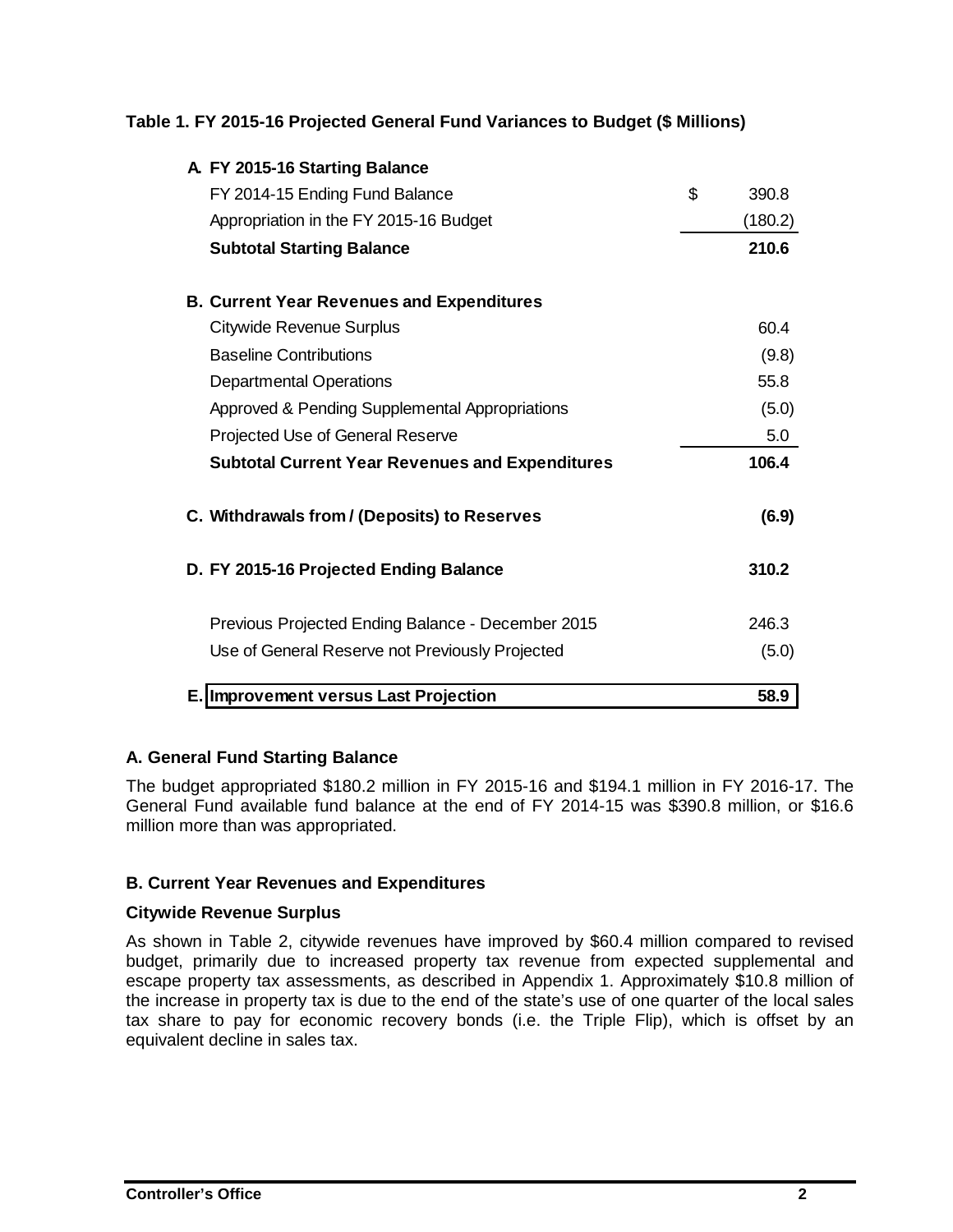|                                        | <b>Revised</b> | 6-Month           | <b>Surplus</b> |
|----------------------------------------|----------------|-------------------|----------------|
|                                        | <b>Budget</b>  | <b>Projection</b> | (Shortfall)    |
| <b>Property Taxes</b>                  | 1,291.0        | 1,360.0           | 69.0           |
| <b>Business Taxes</b>                  | 634.5          | 631.1             | (3.4)          |
| Sales Tax - Local 1% and Public Safety | 270.9          | 254.3             | (16.6)         |
| <b>Hotel Room Tax</b>                  | 384.1          | 389.2             | 5.1            |
| Utility User & Access Line Taxes       | 139.1          | 136.2             | (3.0)          |
| Parking Tax                            | 89.7           | 90.7              | 1.0            |
| <b>Real Property Transfer Tax</b>      | 275.3          | 275.3             | ۰              |
| Interest Income                        | 10.7           | 12.0              | 1.3            |
| 1991 and Public Safety Realignment     | 205.8          | 211.3             | 5.5            |
| Motor Vehicle In-Lieu                  |                | 0.6               | 0.6            |
| <b>Franchise Taxes</b>                 | 16.8           | 16.7              | (0.1)          |
| Airport Transfer-In                    | 40.8           | 41.7              | 0.9            |
| <b>Total Citywide Revenues</b>         | 3,358.7        | 3,419.0           | 60.4           |

#### **Table 2. General Fund Citywide Revenues Variances to Budget (\$ Millions)**

#### **Baseline Contributions**

Table 3 shows that due to changes in discretionary revenues, projections for baseline and parking tax in-lieu transfers to the MTA, Public Library and Public Education Enrichment Fund are increased by a net \$9.8 million compared to budget.

#### **Table 3. General Fund Baseline and In-Lieu Transfers (\$ Millions)**

|                                               | <b>Revised</b><br><b>Budget</b> | 6-Month<br><b>Projection</b> | Variance |
|-----------------------------------------------|---------------------------------|------------------------------|----------|
|                                               |                                 |                              |          |
| <b>Aggregate Discretionary Revenues (ADR)</b> | 2,958.4                         | 3,014.7                      | 56.3     |
|                                               |                                 |                              |          |
| MTA Baseline 9.2% ADR                         | 272.0                           | 277.1                        | 5.2      |
| <b>MTA Population Change Baseline</b>         | 25.9                            | 27.7                         | 1.8      |
| Library Baseline 2.3% ADR                     | 67.6                            | 68.9                         | 1.3      |
| Public Education Fund Baseline 0.3% ADR       | 4.3                             | 4.4                          | 0.1      |
| <b>Total Baseline Transfers</b>               | 369.8                           | 378.1                        | 8.3      |
| 80% Parking Tax in Lieu Transfer to MTA       | 74.2                            | 75.6                         | 1.4      |
| <b>Total Baselines and In-Lieu Transfers</b>  | 443.9                           | 453.7                        | 9.8      |

#### **Departmental Operations**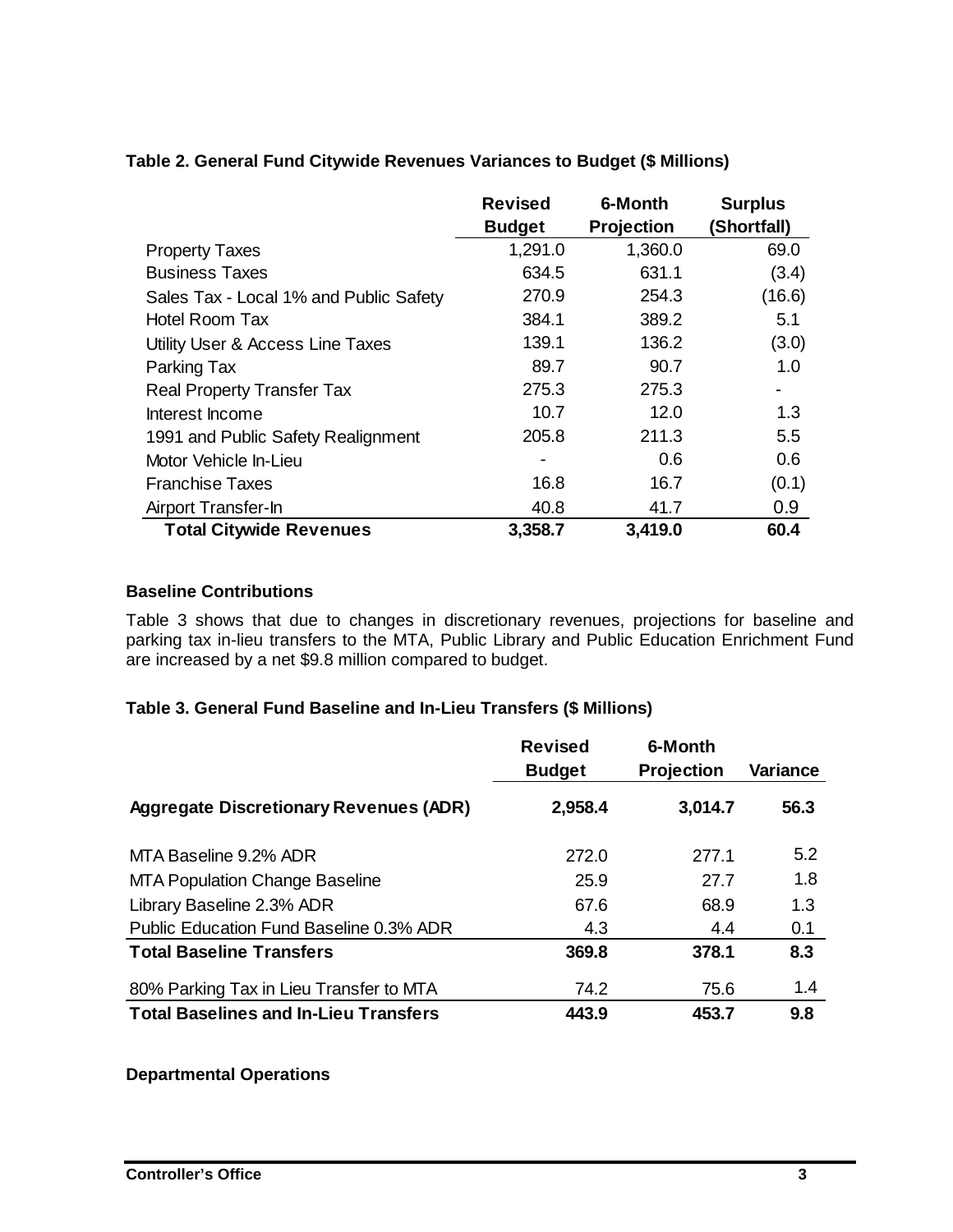The Controller's Office projects a net departmental operations surplus of \$55.8 million summarized in Table 4 below and further detailed and discussed in Appendix 2.

#### **Table 4. FY 2015-16 Departmental Operating Summary (\$ Millions)**

|                                           | <b>Revenue</b> | <b>Uses</b> |                    |
|-------------------------------------------|----------------|-------------|--------------------|
|                                           | Surplus /      | Savings /   | <b>Net Surplus</b> |
| <b>Net Shortfall Departments</b>          | (Shortfall)    | (Deficit)   | / (Shortfall)      |
| <b>City Attorney</b>                      | (0.4)          | (0.0)       | (0.5)              |
| Police                                    | (0.4)          |             | (0.4)              |
| Subtotal Departments with Net Deficits \$ | $(0.8)$ \$     | $(0.0)$ \$  | (0.9)              |
| <b>Net Surplus Departments</b>            |                |             |                    |
| <b>Human Services</b>                     | (14.3)         | 27.8        | 13.5               |
| <b>General City Responsibility</b>        |                | 11.9        | 11.9               |
| <b>Public Health</b>                      | (18.5)         | 39.0        | 20.5               |
| <b>Public Works</b>                       | 3.0            | (0.0)       | 3.0                |
| <b>City Planning</b>                      | 2.5            | 0.0         | 2.5                |
| Fire                                      | 1.8            | (0.5)       | 1.3                |
| <b>Adult Probation</b>                    | 0.2            | 0.7         | 0.9                |
| Treasurer/Tax Collector                   | (0.4)          | 1.0         | 0.6                |
| Elections                                 | 0.1            | 0.4         | 0.5                |
| <b>Other Net Surplus</b>                  | (1.3)          | 3.4         | 2.1                |
| Subtotal Departments with Net Surplus \$  | $(27.0)$ \$    | 83.7        | 56.7<br>- \$       |
| <b>TOTAL</b>                              | \$<br>(27.8)   | \$<br>83.7  | \$<br>55.8         |

The Department of Emergency Management, the Department of Public Health, Police Department, Fire Department, Sheriff and possibly the Public Utilities Commission will require supplemental appropriations to shift funding from permanent salaries to cover over-expenditures in overtime, pursuant to San Francisco Administrative Code Section 3.17.

#### **Approved and Pending Supplemental Appropriations**

No General Fund supplemental appropriations have been approved this fiscal year to date. There is one pending supplemental appropriation of \$5.0 million of General Reserve, of which \$2.5 million is proposed to be spent on facilities improvements to the Geneva Car Barn, and \$2.5 million is for improvements to Public Health facilities at 35–45 Onondaga Avenue.

#### **Projected Use of General Reserve**

This report assumes the use of \$5.0 million from the General Reserve described in the preceding paragraph. Any uses of the Reserve will require a budget year deposit of an equal amount to maintain required funding levels, as shown in section D of Table 1 above. This use will reduce the balance of the Reserve by \$5.0 million and increase the amount needed to fund the reserve by \$5.0 million more than is currently budgeted in FY 2016-17.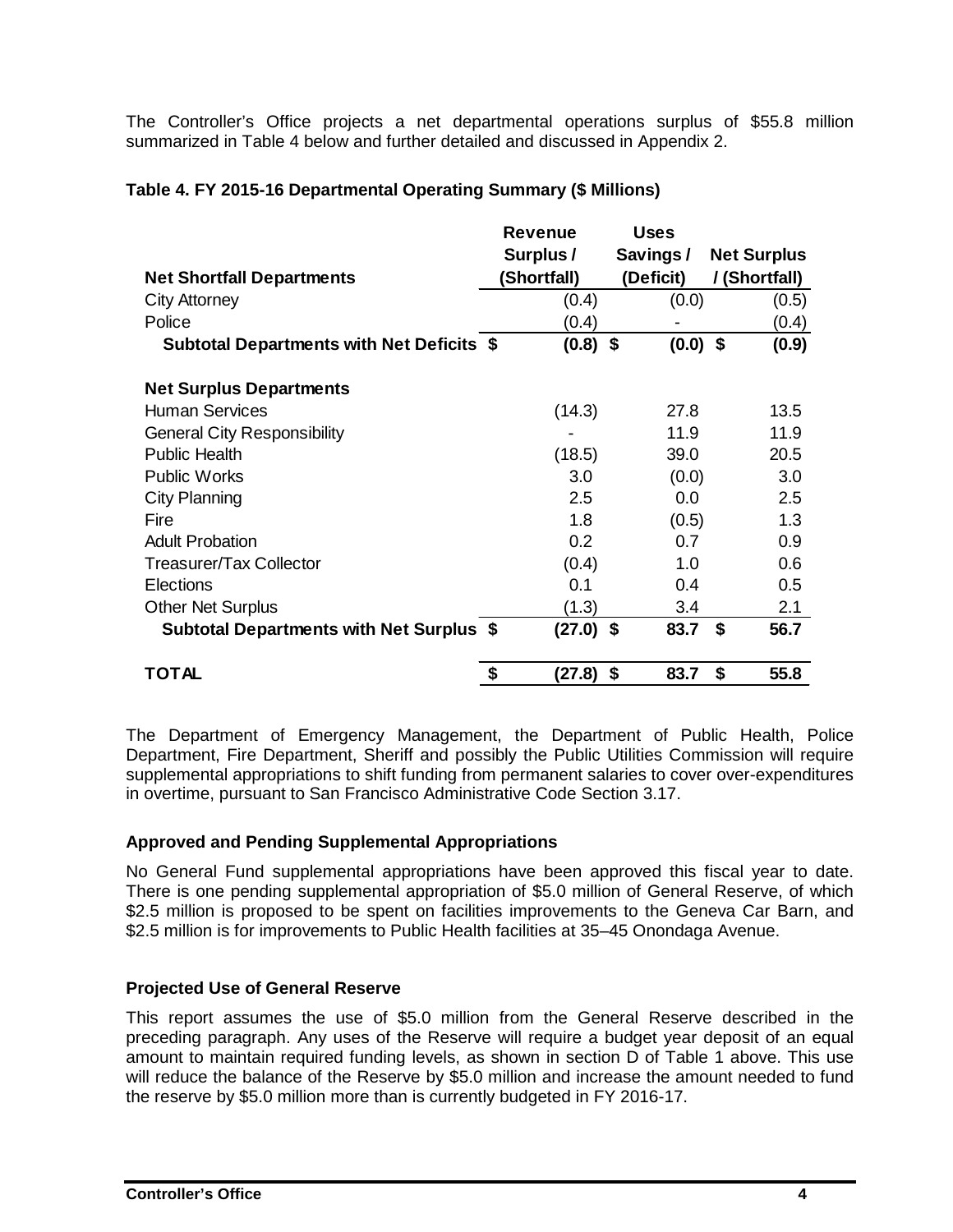#### **C. Withdrawals from / Deposits to Reserves**

A total of \$26.3 million is projected to be deposited into reserves, or \$6.9 million more than budgeted, including \$17.0 million to the Budget Stabilization Reserve due to Real Property Transfer Tax revenue above the five-year average and \$9.3 million to the Citywide Budget Savings Incentive Reserve due to projected departmental expenditure savings. There are no projected deposits to the Rainy Day Reserves or the Recreation and Park Savings Incentive Reserve at this time. A discussion of the status of reserves is included in Appendix 3.

#### **D. Projected Ending Fund Balance: \$310.2 Million**

Based on the above assumptions and projections, this report anticipates an ending available General Fund balance for FY 2015-16 of \$310.2 million.

#### **E. Improvement versus Last Projection: \$58.9 Million**

The projected ending fund balance of \$310.2 million is \$58.9 million higher than the December 2015 Five Year Financial Plan Update fund balance projection of \$246.3 million, which did not include the use of \$5.0 million in General Reserve in the current year. This use of General Reserve will have to be backfilled in the budget year, resulting in a net increase in projected fund balance of \$58.9 million.

#### **F. Other Funds**

Special revenue funds are used for departmental activities that have dedicated revenue sources or legislative requirements that mandate the use of segregated accounts outside the General Fund. Some of these special revenue funds receive General Fund baseline transfers and other subsidies.

Enterprise funds are used primarily for self-supporting agencies, including the Airport, Public Utilities Commission and the Port. The Municipal Transportation Agency receives a significant General Fund subsidy.

Projected General Fund Support requirements for these funds are included in the department budget projections in Appendix 2. Appendix 4 provides a table of selected special revenue and enterprise fund projections and a discussion of their operations.

#### **G. Projection Uncertainty Remains**

Projection uncertainties include:

- The potential for continued fluctuations in general tax revenues, particularly in transfer tax and business taxes, given the length of the current economic expansion.
- Public Health revenue volatility as a result of Affordable Care Act (ACA) implementation, and negotiations between the state and counties on the new five year Medi-Cal Waiver ("1115 Waiver") to be effective through FY 2019-20. The Controller's Office will continue to work with Public Health staff to update projections for the Nine-Month Report.

#### **H. Additional Projections will be Provided in the Five Year Financial Plan Update (Joint Report) and Nine-Month Budget Status Report**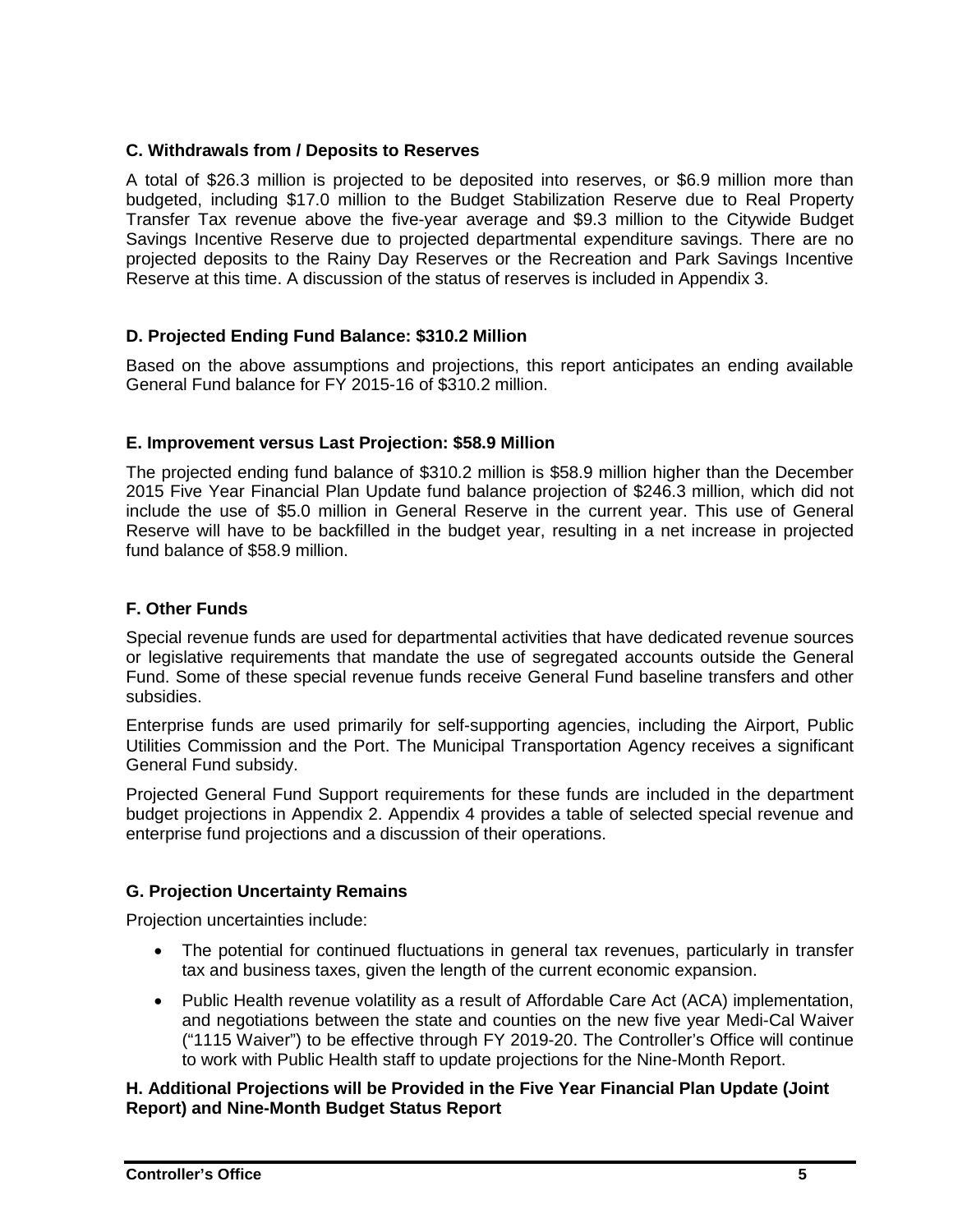The Five Year Financial Plan Update (Joint Report) will provide revenue and expenditure projections for FY 2016-17 through FY 2019-20 in mid-March, 2016. FY 2015-16 projections will be updated in the Nine-Month Budget Status Report, scheduled to be published in early May 2016.

#### **I. Six-Month Overtime Report**

Administrative Code Section 18.13-1 requires the Controller to submit overtime reports to the Board of Supervisors at the time of the Six-Month and Nine-Month Budget Status Reports, and annually. Appendix 5 presents budgeted, actual, and projected overtime.

#### **J. Appendices**

- 1. General Fund Revenues and Transfers In
- 2. General Fund Department Budget Projections
- 3. Status of Reserves
- 4. Other Funds Highlights
- 5. Overtime Report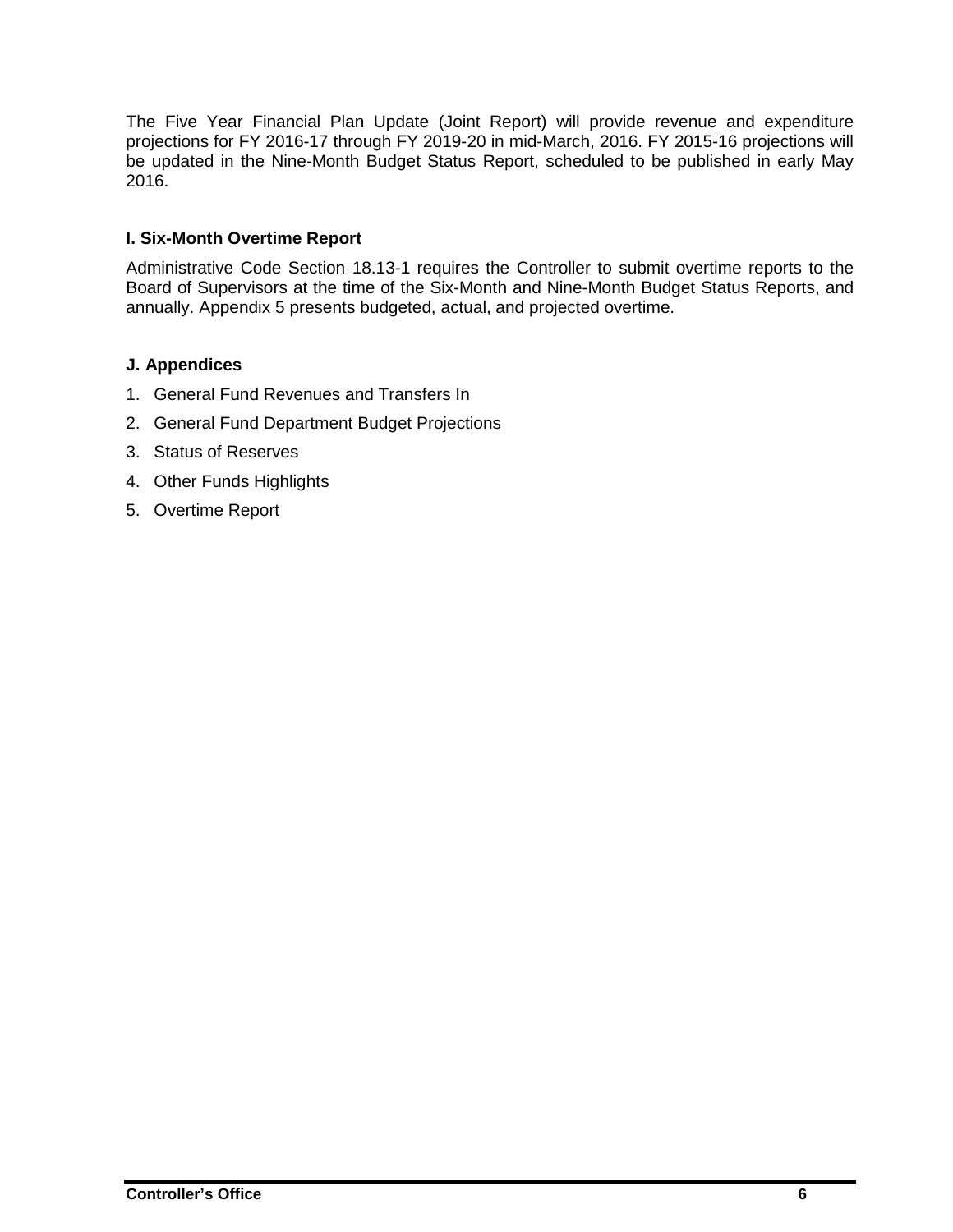### **Appendix 1. General Fund Revenues and Transfers In**

As shown in Table A1-1, total General Fund revenues are projected to be \$56.2 million above revised budget. Of this total, \$60.4 million is due to improvements in citywide revenue as discussed in this Appendix 1.

The FY 2015-16 budget assumed slowing growth in tax revenues throughout the fiscal year. Property taxes are expected to exceed budgeted amounts in part due to increases in supplemental and escape revenue. Approximately \$10.8 million of the increase in property tax is due to the end of the state's use of one quarter of the local sales tax share to pay for economic recovery bonds (i.e. the Triple Flip), which is offset by an equivalent decline in sales tax. Gains in property tax revenues are partially offset by reductions to projected business taxes, telephone utility user taxes, and access line taxes. Selected citywide revenues are discussed below.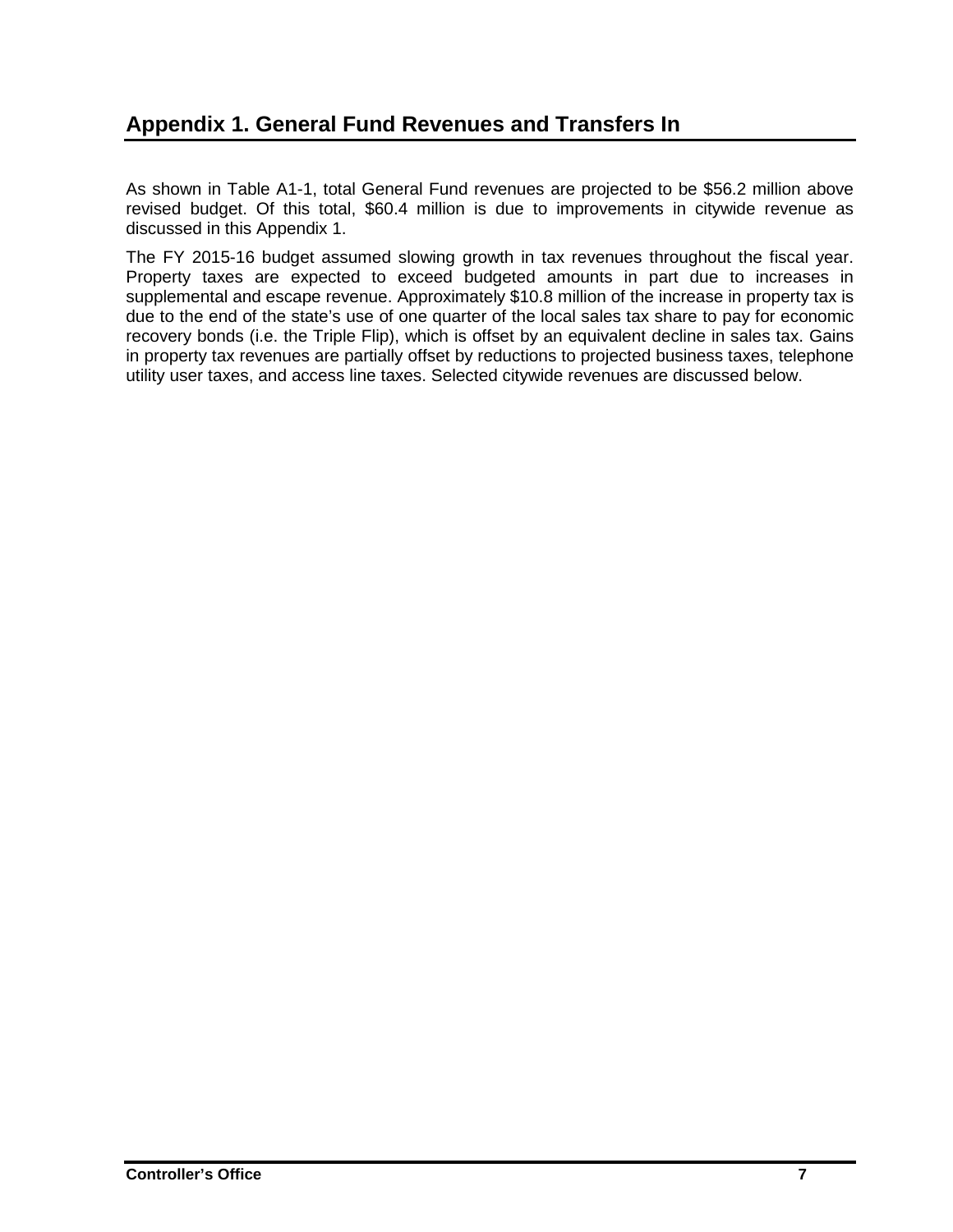#### **Table A1-1: Detail of General Fund Revenue and Transfers In**

|                                                             | FY 2014-15         | FY 2015-16 |                           |  |                          |                       |                         |
|-------------------------------------------------------------|--------------------|------------|---------------------------|--|--------------------------|-----------------------|-------------------------|
| <b>GENERAL FUND (\$ Millions)</b>                           | Year End<br>Actual |            | Original<br><b>Budget</b> |  | Revised<br><b>Budget</b> | 6-Month<br>Projection | Surplus/<br>(Shortfall) |
| <b>PROPERTY TAXES</b>                                       | \$<br>$1.272.6$ \$ |            | $1,291.0$ \$              |  | $1.291.0$ \$             | $1,360.0$ \$          | 69.0                    |
| <b>BUSINESS TAXES</b>                                       | 609.6              |            | 634.5                     |  | 634.5                    | 631.1                 | (3.4)                   |
| OTHER LOCAL TAXES                                           |                    |            |                           |  |                          |                       |                         |
| Sales Tax                                                   | 140.1              |            | 172.9                     |  | 172.9                    | 157.9                 | (15.0)                  |
| Hotel Room Tax                                              | 394.3              |            | 384.1                     |  | 384.1                    | 389.2                 | 5.1                     |
| Utility Users Tax                                           | 99.0               |            | 93.6                      |  | 93.6                     | 91.5                  | (2.1)                   |
| Parking Tax                                                 | 87.2               |            | 89.7                      |  | 89.7                     | 90.7                  | 1.0                     |
| Real Property Transfer Tax                                  | 314.6              |            | 275.3                     |  | 275.3                    | 275.3                 |                         |
| Stadium Admission Tax<br>Access Line Tax                    | 1.3<br>48.9        |            | 1.4<br>45.6               |  | 1.4<br>45.6              | 1.4<br>44.7           | (0.9)                   |
| <b>Total Other Local Taxes</b>                              | 1085.4             |            | 1062.5                    |  | 1062.5                   | 1050.6                | (11.9)                  |
|                                                             |                    |            |                           |  |                          |                       |                         |
| LICENSES, PERMITS & FRANCHISES<br>Licenses & Permits        | 11.3               |            | 10.4                      |  | 10.4                     | 10.4                  |                         |
| Franchise Tax                                               | 16.5               |            | 16.8                      |  | 16.8                     | 16.7                  | (0.1)                   |
| <b>Total Licenses, Permits &amp; Franchises</b>             | 27.8               |            | 27.2                      |  | 27.2                     | 27.1                  | (0.1)                   |
| <b>FINES, FORFEITURES &amp; PENALTIES</b>                   | 6.4                |            | 4.6                       |  | 4.5                      | 4.6                   | 0.0                     |
| <b>INTEREST &amp; INVESTMENT INCOME</b>                     | 11.7               |            | 10.7                      |  | 10.7                     | 12.0                  | 1.3                     |
| <b>RENTS &amp; CONCESSIONS</b>                              |                    |            |                           |  |                          |                       |                         |
| Garages - Rec/Park                                          | 11.9               |            | 9.0                       |  | 9.0                      | 9.0                   |                         |
| Rents and Concessions - Rec/Park                            | 9.6                |            | 6.0                       |  | 6.0                      | 6.0                   |                         |
| Other Rents and Concessions                                 | 3.0                |            | 0.5                       |  | 0.5                      | 0.5                   |                         |
| <b>Total Rents and Concessions</b>                          | 24.5               |            | 15.4                      |  | 15.4                     | 15.4                  |                         |
| INTERGOVERNMENTAL REVENUES                                  |                    |            |                           |  |                          |                       |                         |
| <b>Federal Government</b>                                   |                    |            |                           |  |                          |                       |                         |
| Social Service Subventions                                  | 234.9              |            | 240.7                     |  | 244.1                    | 237.1                 | (6.9)                   |
| Other Grants & Subventions                                  | $-9.0$             |            | 2.2                       |  | 2.2                      | 2.2                   | $0.0\,$                 |
| <b>Total Federal Subventions</b>                            | 225.9              |            | 242.9                     |  | 246.2                    | 239.3                 | (6.9)                   |
| <b>State Government</b>                                     |                    |            |                           |  |                          |                       |                         |
| Social Service Subventions                                  | 194.4              |            | 211.1                     |  | 212.2                    | 203.1                 | (9.1)                   |
| Health & Welfare Realignment - Sales Tax                    | 129.8              |            | 137.7                     |  | 137.7                    | 138.8                 | 1.1                     |
| Health & Welfare Realignment - VLF                          | 27.6               |            | 31.8                      |  | 31.8                     | 34.6                  | 2.8                     |
| Health & Welfare Realignment - CalWORKs MOE                 | 14.9<br>73.2       |            | 25.4<br>102.2             |  | 25.4<br>102.2            | 23.3                  | (2.2)                   |
| Health/Mental Health Subventions<br>Public Safety Sales Tax | 94.0               |            | 98.0                      |  | 98.0                     | 110.6<br>96.4         | 8.4<br>(1.6)            |
| Motor Vehicle In-Lieu                                       | 0.6                |            | ÷,                        |  | $\overline{\phantom{a}}$ | 0.6                   | 0.6                     |
| Public Safety Realignment (AB109)                           | 32.1               |            | 36.4                      |  | 36.4                     | 37.9                  | 1.5                     |
| Other Grants & Subventions                                  | 40.8               |            | 15.1                      |  | 15.1                     | 19.2                  | 4.1                     |
| <b>Total State Grants and Subventions</b>                   | 607.3              |            | 657.6                     |  | 658.7                    | 664.5                 | 5.8                     |
| <b>Other Regional Government</b>                            |                    |            |                           |  |                          |                       |                         |
| Redevelopment Agency                                        | 3.2                |            | 3.7                       |  | 3.8                      | 3.4                   | (0.4)                   |
| <b>CHARGES FOR SERVICES:</b>                                |                    |            |                           |  |                          |                       |                         |
| General Government Service Charges                          | 54.5               |            | 56.0                      |  | 56.2                     | 60.7                  | 4.4                     |
| Public Safety Service Charges                               | 38.4               |            | 36.3                      |  | 36.3                     | 36.3                  |                         |
| Recreation Charges - Rec/Park                               | 20.9               |            | 18.8                      |  | 18.8                     | 18.8                  |                         |
| MediCal, MediCare & Health Service Charges                  | 78.4               |            | 78.2                      |  | 78.2                     | 74.3                  | (3.9)                   |
| <b>Other Service Charges</b>                                | 18.4               |            | 16.5                      |  | 16.5                     | 16.5                  | (0.0)                   |
| <b>Total Charges for Services</b>                           | 210.6              |            | 205.8                     |  | 206.0                    | 206.5                 | 0.5                     |
| RECOVERY OF GEN. GOV'T. COSTS                               | 5.8                |            | 9.7                       |  | 9.7                      | 9.7                   | ۰                       |
| <b>OTHER REVENUES</b>                                       | 8.4                |            | 32.0                      |  | 32.0                     | 30.9                  | (1.1)                   |
| <b>TOTAL REVENUES</b>                                       | 4,099.1            |            | 4,197.5                   |  | 4,202.3                  | 4,255.2               | 52.9                    |
| TRANSFERS INTO GENERAL FUND:                                |                    |            |                           |  |                          |                       |                         |
| Airport                                                     | 40.5               |            | 40.8                      |  | 40.8                     | 41.7                  | 0.9                     |
| <b>Other Transfers</b><br><b>Total Transfers-In</b>         | 121.6<br>162.1     |            | 165.9<br>206.8            |  | 165.9<br>206.8           | 168.4<br>210.1        | 2.5<br>3.4              |
| TOTAL GENERAL FUND RESOURCES                                | \$<br>$4,261.2$ \$ |            | 4,404.3 \$                |  | 4,409.1 \$               | $4,465.3$ \$          | 56.2                    |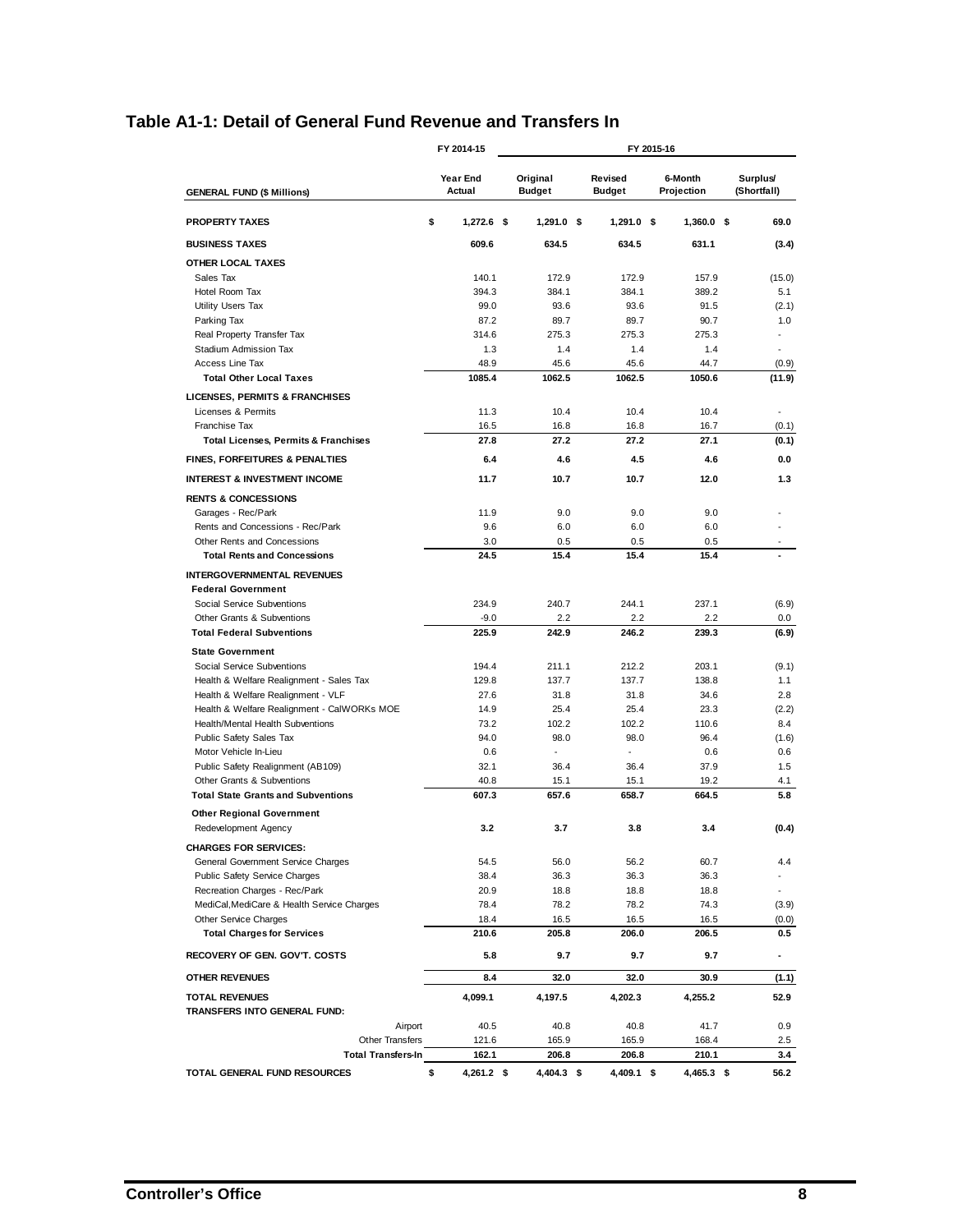**Property Tax** revenue in the General Fund is projected to be \$69.0 million (5.3%) above budget and \$87.4 million (6.9%) over prior year actual revenue. Approximately \$21.6 million of the improvement is due to increases in expected supplemental and escape property tax assessments. Reduced need to fund the Assessment Appeals Reserve results in an additional \$15.0 million in expected revenue, and actual growth in the secured assessment roll increases revenue by \$12.5 million. As the secured assessment roll grows, it affects the Vehicle License Fee (VLF) backfill component, increasing projected revenue by \$2.8 million. Actual growth in the unsecured assessment roll increases revenue by a projected \$4.4 million. Updated estimates of tax penalties and redevelopment project area statutory pass-throughs result in \$3.2 million. The remaining \$10.8 million difference from budget reflects an expected shift from revenue budgeted as sales tax that will be realized as property tax, due to changes in the implementation of the sales tax in-lieu (Triple Flip) expiration. Property tax set asides to special revenue funds are increased by \$7.5 million, as shown below.

|                                  | Original      | 6-Month                    |     |
|----------------------------------|---------------|----------------------------|-----|
|                                  | <b>Budget</b> | <b>Projection Variance</b> |     |
| Children's Fund                  | 59.9          | 62.9                       | 2.9 |
| Open Space Fund                  | 46.1          | 48.4                       | 2.3 |
| <b>Library Preservation Fund</b> | 46.1          | 48.4                       | 2.3 |
| <b>Total</b>                     | 152.1         | 159.6                      | 7.5 |

#### **Property Tax Set Asides**

**Business Tax** revenues in the General Fund include business registration fees, payroll taxes, gross receipts taxes and administrative office taxes. Business tax revenue is projected to be \$3.4 million (0.5%) below budget, and \$15.0 million (2.4%) over prior year actual revenues. The projected growth in business tax revenues is expected to be supported by strong growth in wages and employment in San Francisco continued from last fiscal year. In FY 2014-15, the Bureau of Labor Statistics reported 5.6% growth in employment and 13.5% wage growth over the previous fiscal year.

The City began phasing out its payroll tax in the last half of FY 2013-14 while phasing in a gross receipts tax. The first half of FY 2015-16 saw an increase in payroll tax collections despite a lower tax rate. This growth is mostly due to stronger than expected growth in employment and wages. In addition, there were large increases in gross receipts collections, which are mostly due to the increase in the gross receipts tax rate. However, total Business Tax growth has been largely offset by tax refunds from prior year's tax filings. The increase in tax refunds is a result of taxpayers overpaying on the new tax structure during the prior fiscal year in order to avoid penalties from underpaying.

Business registration revenues are projected to be \$8.7 million (19.6%) below budget and \$2.2 million (4.4%) greater than FY 2014-15 actual revenues. At the time the budget was prepared, business registration tax renewal payments for FY 2014-15 had not been completed. Revenue from prior years collected in June and July, 2015, came in significantly lower than expected, reducing base expectations for business registration tax collections in FY 2015-16. This reduction in base is a result of business registration tax shifting from a payroll-based schedule to a gross receipts-based schedule beginning in FY 2014-15.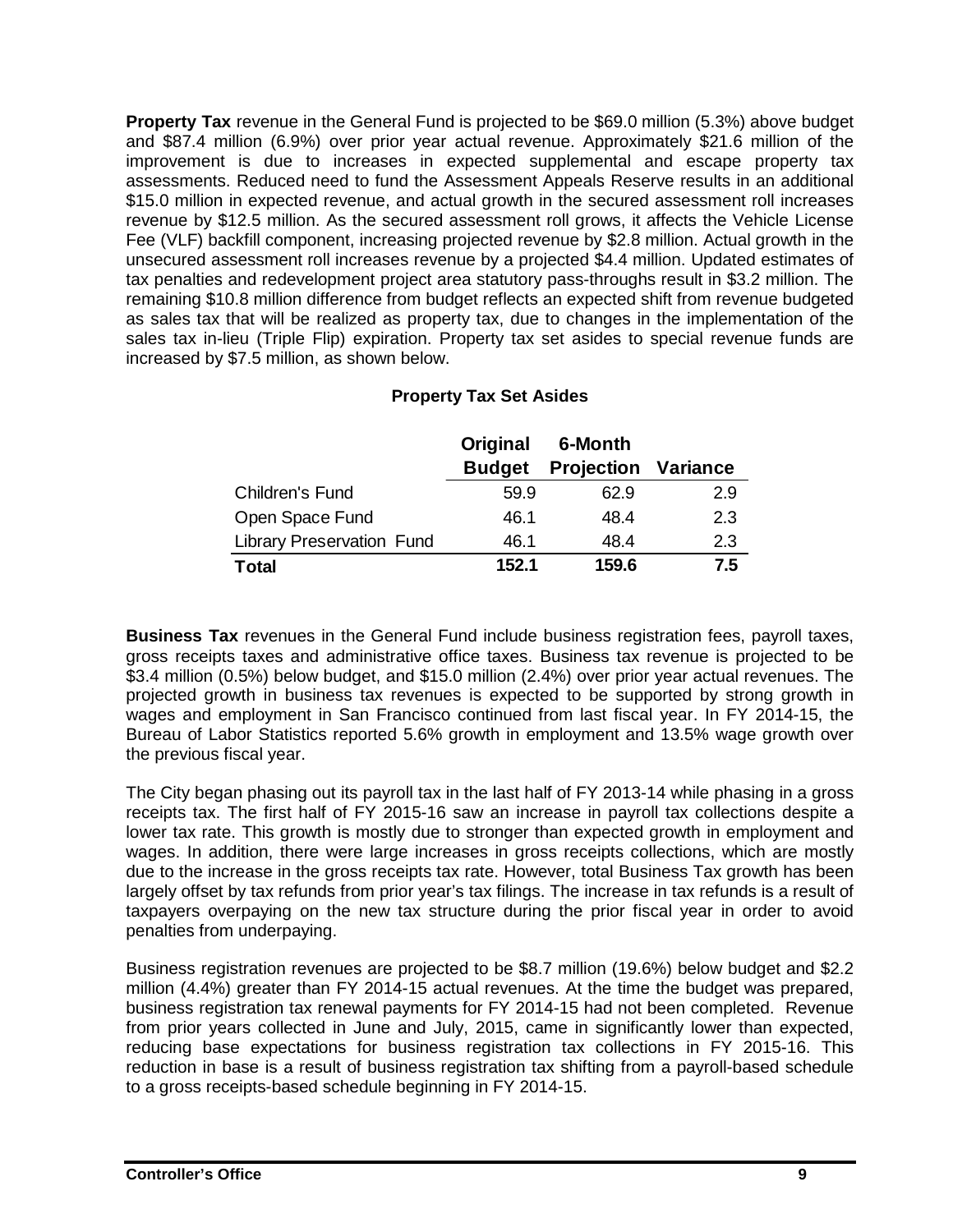**Local Sales Tax** revenues are projected to be \$15.0 million (8.7%) below budget, and \$17.8 million (12.7%) over prior year actual revenues. Adjusting for the expiration of the Triple Flip, the increase is \$5.6 million (4.0%). The two primary reasons for the reduction in the projection from the budget are a reduction in sales tax revenue from the Triple Flip unwinding, from \$23.0 million assumed in the FY 2015-16 budget to \$12.2 million, and a reduction to the underlying growth assumption from 5.5% to 4.0%. Average growth in FY 2015-16 through the January allocation is 0.8% over the same period prior year mainly due to lower fuel prices and several large one-time reallocations. However, the growth is projected to rebound in the remaining quarters because of the continuing strength in the local economy.

In addition, any change in the state and federal law on the sales tax allocation for the online sales and order fulfillment strategies for online retailers may significantly affect sales tax projections.

**Hotel Room Tax** revenues are projected to be \$5.1 million (1.3%) above budget and \$5.0 million (1.3%) below prior year actual revenues. The increase over budget is due to strong collections growth in the first half of the fiscal year and continued increases in the average room rates. The decrease in actuals from prior year is a result of large changes to litigation-related deferrals and prior year payments. On a cash basis, continued growth over prior year revenue is expected to be strong, if slightly lower than in previous years, at 7.0%.

The average monthly increase in Revenue per Available Room (RevPAR), which is the combined effect of occupancy, average daily room rates, and room supply, during the first five months of FY 2015-16 was approximately 4.9% over the same period prior year. In October 2015, room rates reached an all-time high, averaging \$315 per night, a 5% increase from October 2014.

San Francisco and a number of other jurisdictions in California and the U.S. are currently involved in litigation with online travel companies regarding the companies' duty to remit hotel taxes on the difference between the wholesale and retail prices paid for hotel rooms. Final yearend revenue will be either greater or less than our projection depending on developments with these lawsuits.

**Utility Users Tax** revenues are projected to be \$2.1 million (2.2%) below budget and \$7.5 million (7.6%) below prior year actual revenues. The expected decline from budget and prior year actual revenue is due in part to lower than expected collections in the first half of the fiscal year. The reason for the slower growth is in part due to new filing forms that split out the telephone users tax from gas and electric utility users tax. A large number of filers have been filing incorrectly, and the Tax Collector cannot recognize revenues from incorrectly filed returns. While it is expected that the City will recoup the lost revenue from these incorrectly filed forms, there is some risk that the revenue will not be collected and recognized until FY 2016-17. The remainder of the decline in revenues is due to one-time prior year payments received in FY 14- 15 that will not recur in FY 2015-16.

**Parking Tax** revenues are projected to be \$1.0 million (1.1%) above budget and \$3.5 million (3.0%) over prior year revenues. Continued growth in business activity and employment, as reflected in increases to business registration, payroll and sales tax projections, is driving increases in parking tax revenues from the prior year. Parking tax revenues are deposited into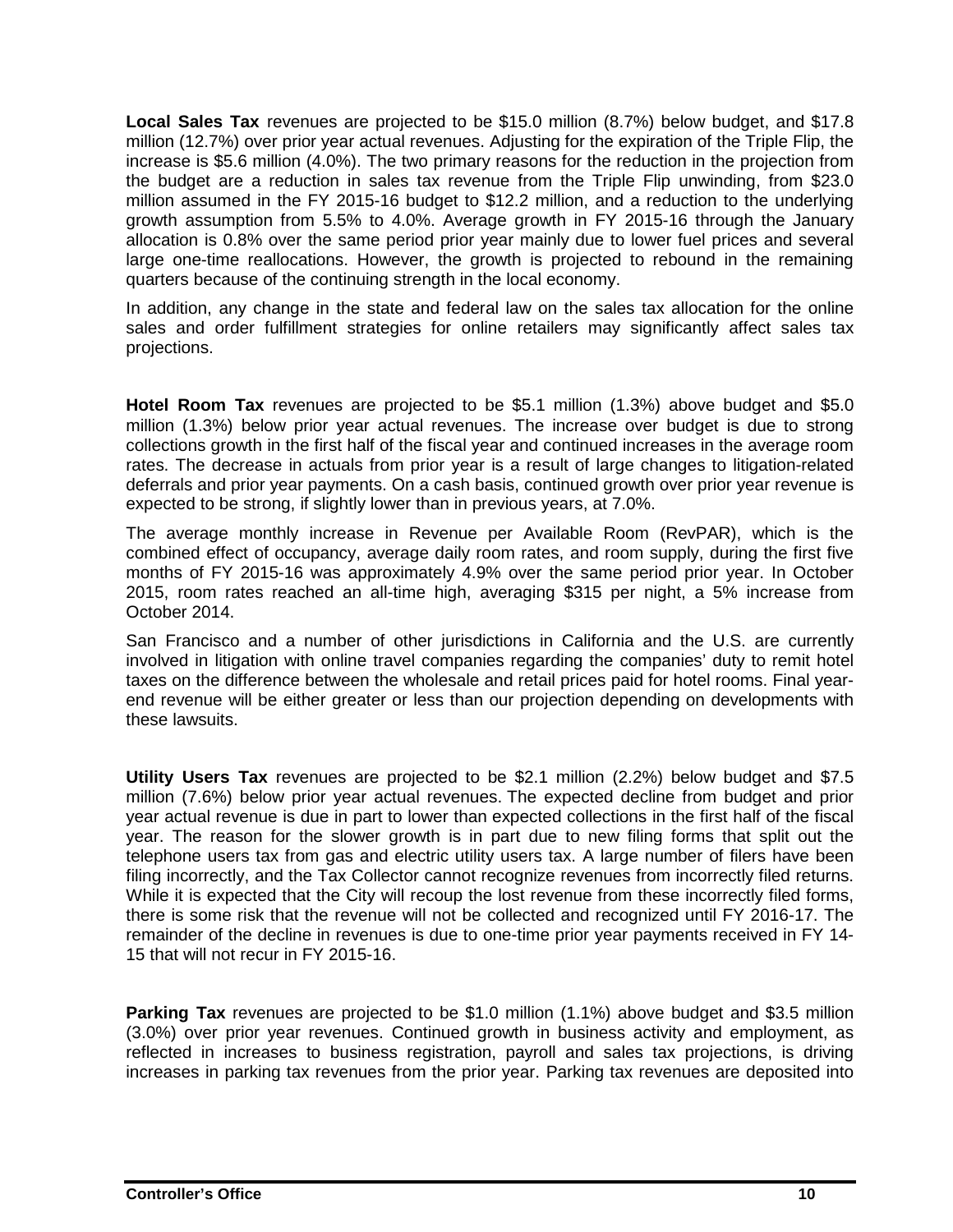the General Fund, from which an amount equivalent to 80% is transferred to the MTA for public transit under Charter Section 16.1110.

**Real Property Transfer Tax** revenues are projected to be equal to budget and \$39.3 million (14.3%) below prior year actual revenues. Transfer tax revenue is one of the General Fund's most volatile sources and is highly dependent on a number of factors, including investor interest, economic cycles, interest rates, property values and credit availability, all of which have been favorable for San Francisco commercial and residential real estate in the past four years. Strong demand from institutional investors and owner-users for San Francisco real estate across all property types (office, hotel, retail, and residential) has continued from the prior year into FY 2015-16, albeit at a slightly slower pace. This is due in large part to the continued growth of underlying market fundamentals, such as strong tenant demand, rental rates, and occupancy rates, and the relative attractiveness of San Francisco real estate compared with other investment options worldwide.

**Access Line Tax** revenues are projected to be \$0.9 million (2.0%) below budget, and \$4.2 million (8.5%) below prior year actual revenues. Similar to utility users taxes, most of this decline is due to a reduction in one-time prior year payments received FY 2014-15, making the revenue collections higher than the underlying tax base growth.

**Interest & Investment** revenues are projected to be \$1.3 million (12.3%) above budget in the General Fund and \$0.3 (2.7%) million above prior year actual revenues. Average monthly pooled interest rates were higher than budgeted, and revenues through December were above budgeted amounts as a result. The revenue surplus is net of a reduction in interest revenue of \$0.8 million allocated to the Treasurer-Tax Collector (TTX) because of expenditure savings. TTX only receives interest revenue up to the level of eligible expenditures. Any reductions to TTX interest revenue become unallocated General Fund interest revenue.

**State and Federal Grants and Subventions** are projected to be \$1.1 million (-0.1%) below budget and \$70.1 million (8.5%) greater than prior year actual revenues. Decreases of \$18.2 million in federal and state social service subventions are partially offset by an increases of \$8.4 million in Public Health state subventions. State subventions considered to be citywide sources further offset social service subvention reductions, with a \$4.0 million surplus projected in 1991 Health and Welfare realignment revenue due to \$3.4 million more than projected growth and caseload arrears payments assumed in the budget; a \$4.1 million of unbudgeted SB90 state mandate program cost reimbursement revenue; and, a reduction of \$1.6 million in projected public safety sales tax receipts primarily due to lower than projected growth in the statewide sales tax growth from reduced gasoline prices.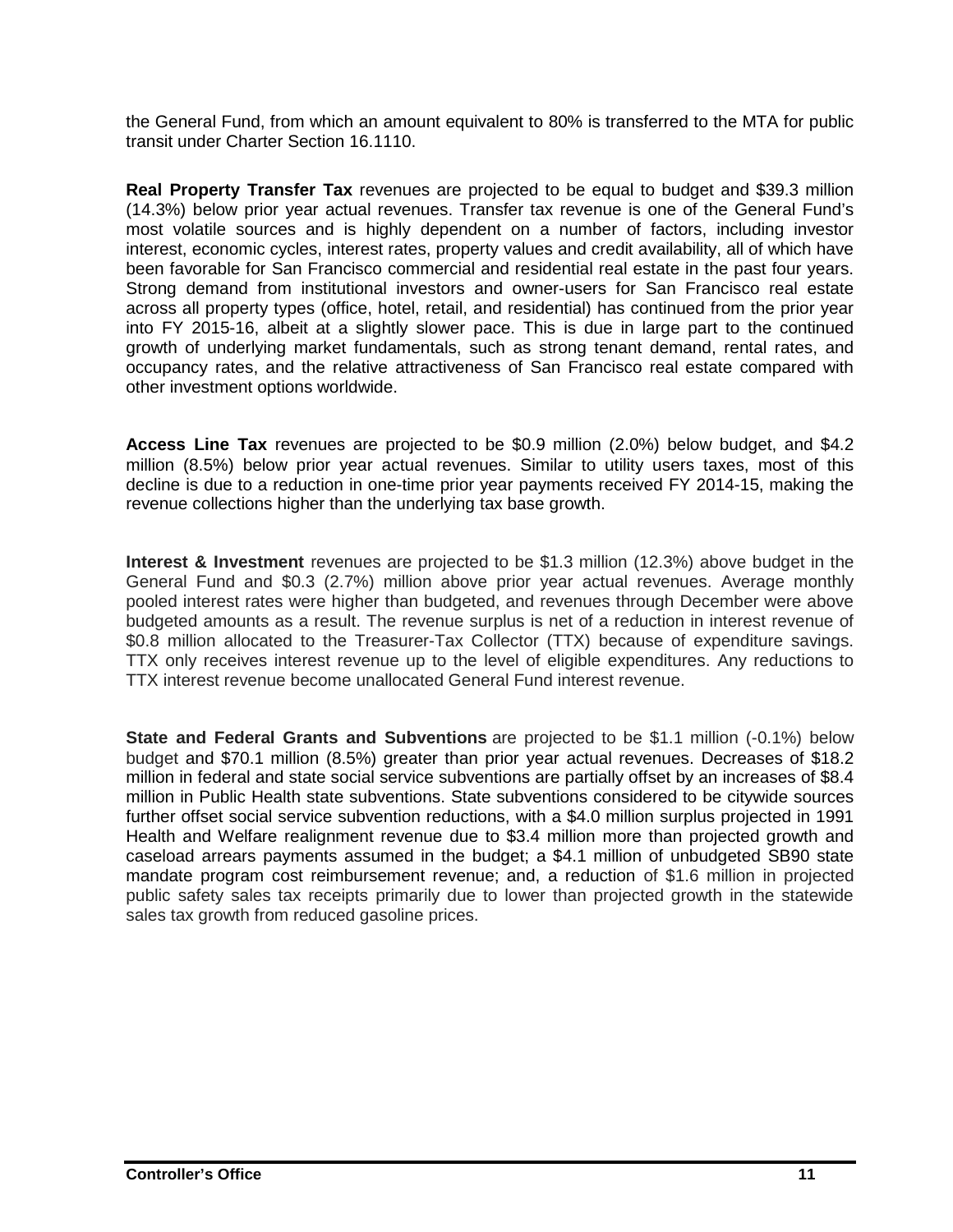# **Appendix 2. General Fund Department Budget Projections**

**Table A2-1. General Fund Supported Operations (\$ millions)** *Note: Figures may not sum due to rounding*

| <b>GENERAL FUND (\$ MILLIONS)</b>           | <b>Expenditures Expenditures</b><br>- Revised<br><b>Budget</b> | -Projected<br>Year End | Revenue<br>Surplus/<br>(Deficit) | <b>Expenditure</b><br>Savings/<br>(Deficit) | <b>Net Surplus/</b><br>(Deficit) | <b>Notes</b>   |
|---------------------------------------------|----------------------------------------------------------------|------------------------|----------------------------------|---------------------------------------------|----------------------------------|----------------|
| <b>PUBLIC PROTECTION</b>                    |                                                                |                        |                                  |                                             |                                  |                |
| <b>Adult Probation</b>                      | 34.6                                                           | 33.9                   | 0.2                              | 0.7                                         | 0.9                              | $\mathbf{1}$   |
| <b>Superior Court</b>                       | 31.7                                                           | 31.7                   |                                  |                                             |                                  |                |
| <b>District Attorney</b>                    | 42.0                                                           | 42.0                   |                                  |                                             |                                  |                |
| <b>Emergency Management</b>                 | 48.8                                                           | 48.8                   |                                  |                                             |                                  | 2              |
| Fire Department                             | 325.3                                                          | 325.8                  | 1.8                              | (0.5)                                       | 1.3                              | 3              |
| Juvenile Probation                          | 39.6                                                           | 39.4                   | 0.2                              | 0.2                                         | 0.4                              | $\overline{4}$ |
| <b>Public Defender</b>                      | 31.5                                                           | 31.1                   |                                  | 0.4                                         | 0.4                              | 5              |
| Police                                      | 478.2                                                          | 478.2                  | (0.4)                            |                                             | (0.4)                            | 6              |
| Sheriff                                     | 185.6                                                          | 185.6                  | 0.4                              | $\overline{a}$                              | 0.4                              | $\overline{7}$ |
| PUBLIC WORKS, TRANSPORTATION & COMMERCE     |                                                                |                        |                                  |                                             |                                  |                |
| <b>Public Works</b>                         | 52.3                                                           | 52.3                   | 3.0                              | (0.0)                                       | 3.0                              | 8              |
| Economic & Workforce Development            | 35.9                                                           | 34.8                   | (1.1)                            | 1.1                                         |                                  | 9              |
| Board of Appeals                            | 0.9                                                            | 0.9                    | $\centering \label{eq:reduced}$  | $\frac{1}{2}$                               | $\overline{a}$                   |                |
| HUMAN WELFARE & NEIGHBORHOOD DEVELOPMENT    |                                                                |                        |                                  |                                             |                                  |                |
| Children, Youth and Their Families          | 32.9                                                           | 32.9                   |                                  |                                             |                                  |                |
| Human Services Agency                       | 795.7                                                          | 767.9                  | (14.3)                           | 27.8                                        | 13.5                             | 10             |
| Human Rights Commission                     | 2.8                                                            | 2.8                    | $\overline{a}$                   | Ĭ.                                          | $\overline{a}$                   |                |
| Status of Women                             | 6.8                                                            | 6.8                    | $\overline{\phantom{a}}$         | $\overline{\phantom{a}}$                    | $\overline{\phantom{a}}$         |                |
| <b>COMMUNITY HEALTH</b>                     |                                                                |                        |                                  |                                             |                                  |                |
| <b>Public Health</b>                        | 1,122.9                                                        | 1,083.9                | (18.5)                           | 39.0                                        | 20.5                             | 11             |
| <b>CULTURE &amp; RECREATION</b>             |                                                                |                        |                                  |                                             |                                  |                |
| Asian Art Museum                            | 10.0                                                           | 10.0                   |                                  |                                             |                                  |                |
| Arts Commission                             | 5.1                                                            | 5.0                    |                                  |                                             |                                  |                |
| Fine Arts Museum                            | 14.4                                                           | 14.1                   |                                  | 0.4                                         | 0.4                              |                |
| Law Library                                 | 1.6                                                            | 1.6                    |                                  |                                             |                                  |                |
| Recreation and Park Department              | 83.4                                                           | 83.4                   |                                  |                                             |                                  |                |
| Academy of Sciences                         | 5.4                                                            | 5.4                    | $\overline{\phantom{a}}$         | $\overline{\phantom{a}}$                    | $\overline{a}$                   |                |
| <b>GENERAL ADMINISTRATION &amp; FINANCE</b> |                                                                |                        |                                  |                                             |                                  |                |
| <b>City Administrator</b>                   | 46.4                                                           | 46.0                   | (0.2)                            | 0.5                                         | 0.2                              | 12             |
| Assessor/Recorder                           | 20.2                                                           | 20.0                   | (0.2)                            | 0.2                                         |                                  | 13             |
| <b>Board of Supervisors</b>                 | 14.1                                                           | 13.5                   | (0.3)                            | 0.6                                         | 0.3                              | 14             |
| <b>City Attorney</b>                        | 9.9                                                            | 9.9                    | (0.4)                            | (0.0)                                       | (0.5)                            | 15             |
| Controller                                  | 12.8                                                           | 12.2                   | $\overline{\phantom{a}}$         | -                                           | $\overline{\phantom{a}}$         |                |
| <b>City Planning</b>                        | 36.0                                                           | 36.0                   | 2.5                              | 0.0                                         | 2.5                              | 16             |
| Civil Service Commission                    | 0.8                                                            | 0.8                    |                                  |                                             |                                  |                |
| <b>Ethics Commission</b>                    | 2.7                                                            | 2.7                    |                                  |                                             |                                  |                |
| Human Resources                             | 13.3                                                           | 13.3                   |                                  |                                             |                                  |                |
| Health Service System                       | 0.8                                                            | 0.8                    |                                  |                                             |                                  |                |
| Mayor                                       | 23.4                                                           | 23.4                   |                                  |                                             |                                  |                |
| Elections                                   | 18.8                                                           | 18.4                   | 0.1                              | 0.4                                         | 0.5                              | 17             |
| Technology                                  | 2.8                                                            | 2.8                    | $\overline{a}$                   |                                             |                                  |                |
| Treasurer/Tax Collector                     | 28.0                                                           | 27.0                   | (0.4)                            | 1.0                                         | 0.6                              | 18             |
| <b>GENERAL CITY RESPONSIBILITY</b>          | 155.1                                                          | 143.2                  | $\overline{\phantom{a}}$         | 11.9                                        | 11.9                             | 19             |
| TOTAL GENERAL FUND                          | 3,772.4                                                        | 3,688.2                | (27.8)                           | 83.7                                        | 55.8                             |                |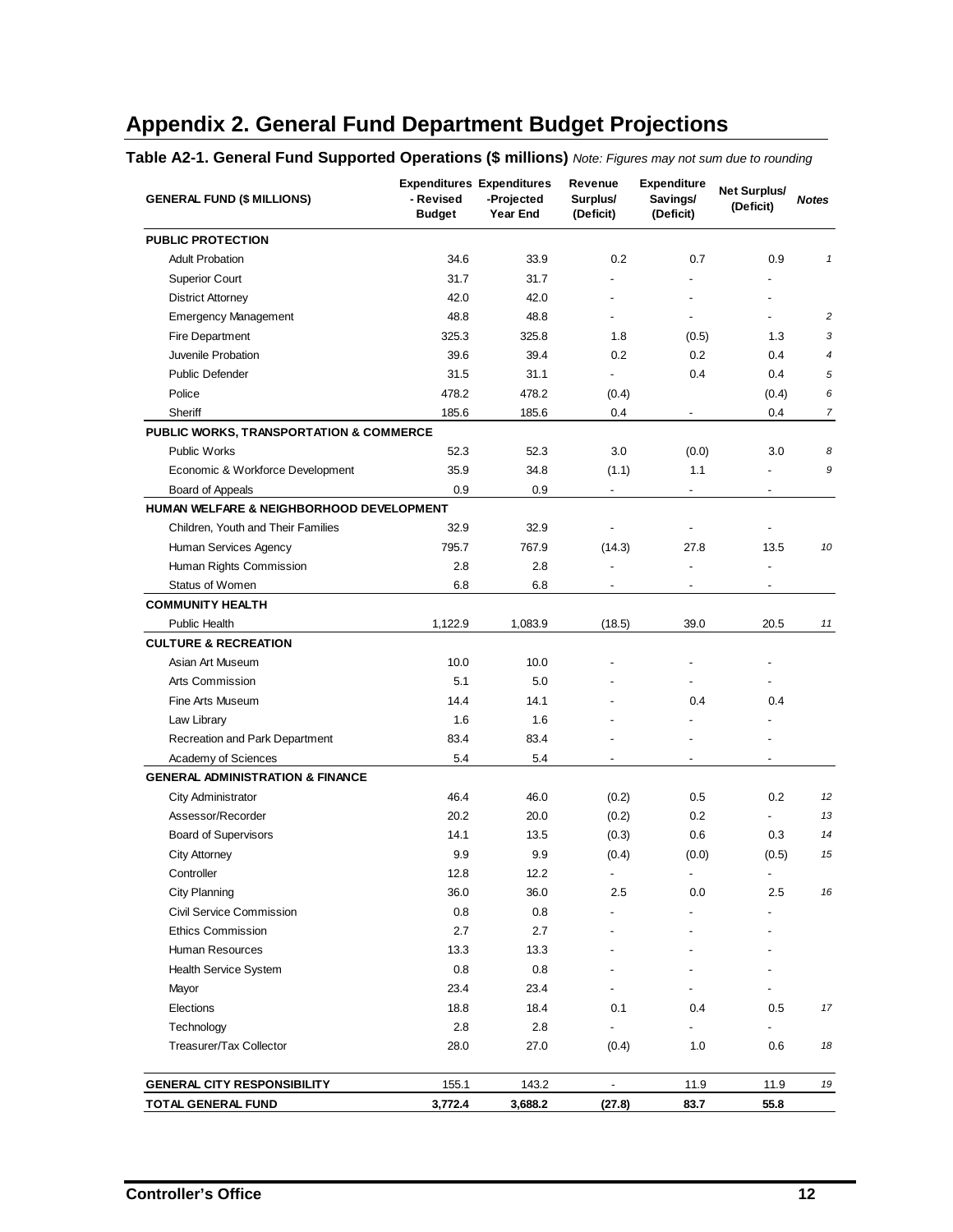#### *Notes to General Fund Department Budget Projections*

The following notes provide explanations for the projected variances for select departments' actual revenues and expenditures compared to the revised budget.

#### **1. Adult Probation**

The Adult Probation Department projects to end the fiscal year with a net surplus of \$0.9 million. This is a result of a \$0.2 million projected revenue surplus, due to anticipated collections of mandatory supervision probation fees, and an expenditure savings of \$0.7 million due to \$0.9 million in salary and fringe benefit savings partially offset by a \$0.2 million over expenditure in workers compensation.

#### **2. Emergency Management**

The Department of Emergency Management projects to end the fiscal year within budget. A supplemental reappropriation will be requested to transfer salary and benefit savings to support a projected shortfall in overtime expenditures, per Administrative Code section 3.2. The overtime spending increases are mainly due to fewer new hires than anticipated, the continued increase in call volume, and efforts to improve emergency call response times.

#### **3. Fire Department**

The Fire Department projects to end the fiscal year with a net surplus of \$1.3 million. The Department projects a \$1.7 million surplus in plan check revenue and \$0.5 million surplus in overtime service fee revenue that are partially offset by a \$0.4 million decrease in net insurance and other revenue. Expenditures are expected to be \$0.5 million over budget primarily due to additional overtime needs for the increased plan check services. The Department anticipates it will request a supplemental appropriation of \$0.5 million of surplus overtime fee revenue to cover related overtime needs, and will also request to reappropriate regular salaries and fringe benefit savings to overtime salaries pursuant to Administrative Code Section 3.2.

#### **4. Juvenile Probation**

The Juvenile Probation Department projects to end the fiscal year with a net surplus of \$0.4 million, due to a projected increase of \$0.2 million from juvenile activity and camps revenue and a projected salary and benefit savings of \$0.2 million.

#### **5. Public Defender**

The Public Defender projects to end the fiscal year with a net surplus of \$0.4 million, primarily salary and benefit savings due to employee resignations and retirements, delayed hiring, and employees on unpaid leave and part-time status.

#### **6. Police Department**

The Police Department projects to end the fiscal year with a net deficit of \$0.4 million due to a shortfall in alarm permits and false alarm response revenue. Expenditures are projected to be within budget. The Department expects to request a supplemental to reappropriate regular salaries and fringe benefit savings for overtime expenses.

#### **7. Sheriff**

The Sheriff's Department projects to end the fiscal year with a net surplus of \$0.4 million due to an increase in housing of federal prisoners revenue of \$0.5 million, partially offset by a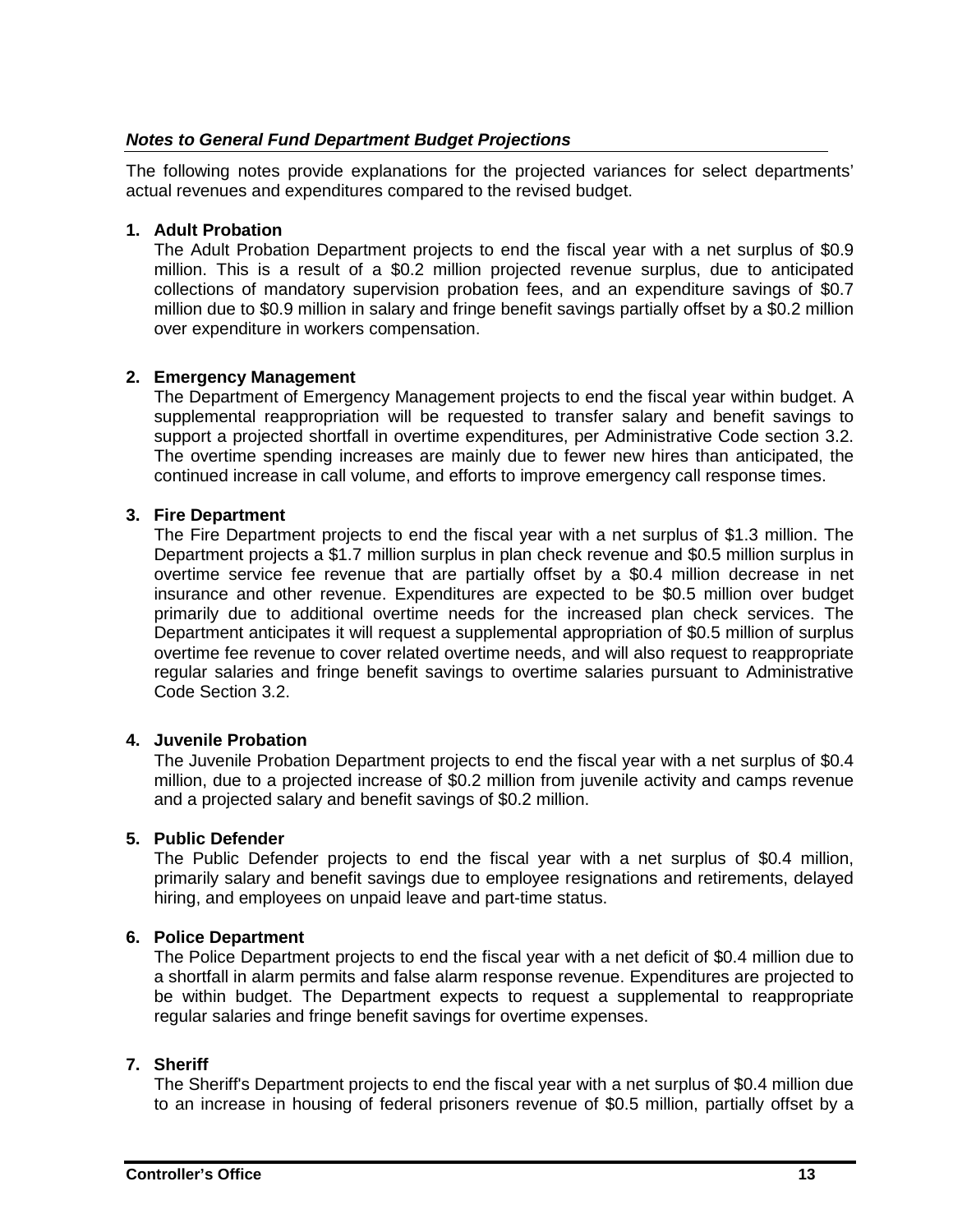\$0.1 million deficit in civil fees and other revenue. The Department projects expenditures to be within budget, however an over expenditure in overtime pay of \$7.2 million is projected due to the department's determination of and adherence to minimum staffing levels. When staffing falls below the minimum, due to staff attrition or leave use, the department uses overtime to meet staffing requirements. The department will request a supplemental to reallocate budget authority to overtime from regular salaries and fringe benefits.

#### **8. Public Works**

The Department of Public Works projects a net revenue surplus of \$3.0 million due to a transfer of \$2.5 million from the MTA for higher than expected reimbursement of prior year litigation related expenditures on the Fourth Street Bridge project, and increases in street space permits and right-of-way assessments.

#### **9. Economic and Workforce Development**

The Office of Economic and Workforce Development projects to end the year within budget. The Department projects a revenue shortfall of \$1.1 million primarily due to decreased developer revenues, fully offset by net expenditure savings of \$1.1 million due to the decreased need for services to support developer activities.

#### **10. Human Services Agency**

The Human Services Agency projects to end the fiscal year with a \$13.5 million surplus due to \$27.8 million of projected expenditure savings partially offset by a revenue shortfall of \$14.3 million. Overall expenditure savings are mainly comprised of \$7.2 million in in-home supportive services, \$5.0 million in foster care assistance payments, \$12.3 million in Medi-Cal, and \$2.2 million in CalWORKs. An overall revenue shortfall is primarily due to \$4.9 million in reductions in foster care support, \$7.2 million less in in-home supportive services revenue, \$4.2 million lower than budget in Medi-Cal, and \$2.2 million lower than budget in CalWORKs, partially offset by \$4.1 million better than expected federal and state revenues.

#### *Aid Assistance Programs*

Lower than expected caseloads across the County Adult Assistance and in the CalWORKs programs result in combined expenditure savings of \$3.6 million and associated revenue shortfalls of \$2.2 million, for a net surplus of \$1.4 million.

#### *Foster Care and Foster Care Childcare*

Lower than expected caseloads across Foster Care and Foster Care Childcare also results in projected expenditure savings of \$5.0 million and associated revenue shortfalls of \$4.9 million, for a net surplus of \$0.2 million

#### **Table A2.2. Human Services Agency (\$ Millions)**

| Program                              | Sources Surplus /<br>(Shortfall) | <b>Uses Savings/</b><br>(Deficit) | <b>Net Surplus /</b><br>(Deficit) |
|--------------------------------------|----------------------------------|-----------------------------------|-----------------------------------|
| In Home Supportive Services (IHSS)   | (7.2)                            | 7.2                               | 0.0                               |
| Foster Care & Foster Care Child Care | (4.9)                            | 5.0                               | 0.2                               |
| CalWORKs Assistance                  | (2.2)                            | 2.2                               | 0.0                               |
| <b>CAAP AssistancE</b>               | 0.0                              | 1.4                               | 1.4                               |
| Medi-Cal Administration              | (4.2)                            | 12.3                              | 8.1                               |
| All Other Programs                   | 4.1                              | (0.3)                             | 3.8                               |
| <b>Total All Programs</b>            | (14.3)                           | 27.8                              | 13.5                              |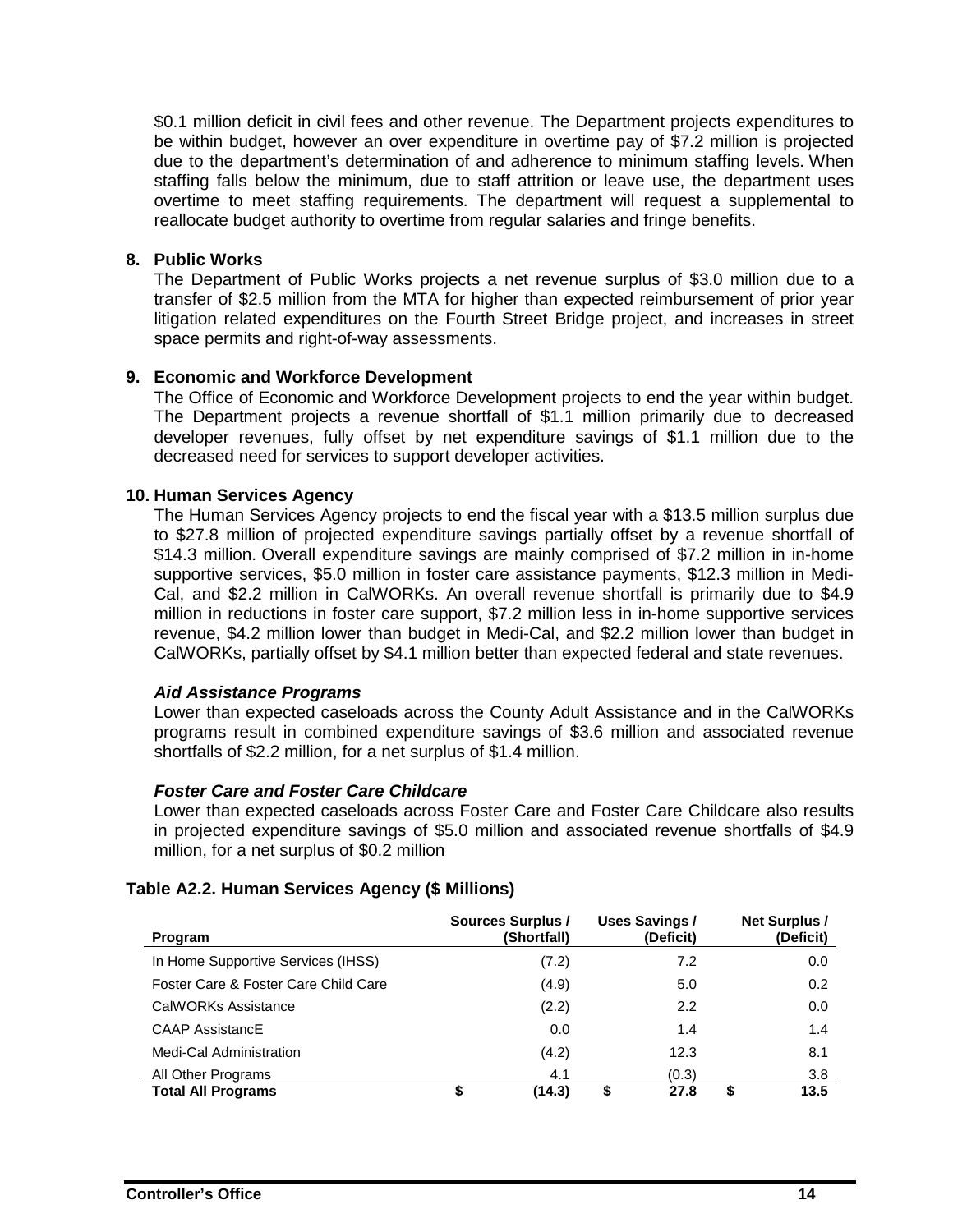#### **11. Public Health**

The Department of Public Health projects to end the fiscal year with a net General Fund surplus of \$20.5 million. Overall department revenues are projected to be \$18.5 million below budget, and expenditures are projected to be \$39.0 million less than budgeted.

| Fund                                      | Sources Surplus<br>(Shortfall) | Uses Savings/<br>(Deficit) | <b>Net Surplus</b><br>(Shortfall) |
|-------------------------------------------|--------------------------------|----------------------------|-----------------------------------|
| <b>Public Health General Fund</b>         | 4.5                            | 4.1                        | 8.6                               |
| Laguna Honda Hospital                     | 3.6                            | (0.1)                      | 3.5                               |
| Zuckerberg San Francisco General Hospital | (26.6)                         | 35.0                       | 8.5                               |
| Total                                     | (18.5)                         | 39.0                       | 20.5                              |

#### **Table A2.3. Department of Public Health by Fund (\$ Millions)**

#### *Public Health General Fund*

Department of Public Health General Fund programs, including Primary Care, Mental Health, Substance Abuse, Jail Health, Health at Home, and Population Health & Prevention, have a combined revenue surplus of \$4.5 million. This includes \$4.3 million higher than expected reimbursement from Short Doyle Medi-Cal for Mental Health, \$1.7 million higher than budgeted revenue State Alcohol Funds. These revenue surpluses are partially offset by Primary Care revenues \$1.5 million below budget. Expenditures are expected to be \$4.1 million below budget, primarily due to delays in hiring new positions budgeted to improve primary care access standards under the ACA.

Section 12.6 of the administrative provisions of the Annual Appropriation Ordinance authorizes the Controller to defer surplus transfer payments, indigent health revenues, and Realignment funding to offset future reductions or audit adjustments associated with the Affordable Care Act and funding allocations for indigent health services. This provision was adopted by the Board of Supervisors to smooth volatile state and federal revenues that can lead to large variances between budgeted and actual amounts due to unpredictable timing of payments, major changes in projected allocations, and delays in final audit settlements. The current accumulated Management Reserve of \$95.2 million includes anticipation of revenue reductions to State Realignment payments, potential liability of disallowed SB1128 reimbursement, reduction in capitation rates for the Medi-Cal expansion population, State recoupment of Realignment funds under AB85 and reductions to supplemental payments for Medi-Cal managed care.

#### *Laguna Honda Hospital*

The Department projects a \$3.5 million net surplus at Laguna Honda Hospital. A \$3.6 million revenue surplus is due to increased patient census and recovery of Distinct Part Nursing Facility supplemental revenues. Expenditures are projected to be \$0.1 million above budget in personnel cost.

#### *Zuckerberg San Francisco General Hospital*

The Department projects \$8.5 million surplus at Zuckerberg San Francisco General Hospital. Revenues are \$26.6 million below budget, although these revenue shortfalls are associated with an offsetting expenditure savings due to lower than budgeted transfers out to project funds and for intergovernmental transfer (IGT) payments. Under the new Medi-Cal 1115 Waiver currently in development, gross revenues from the Public Hospital Redesign and Incentives in Medi-Cal (PRIME) program and Global Payment Program (GPP) will be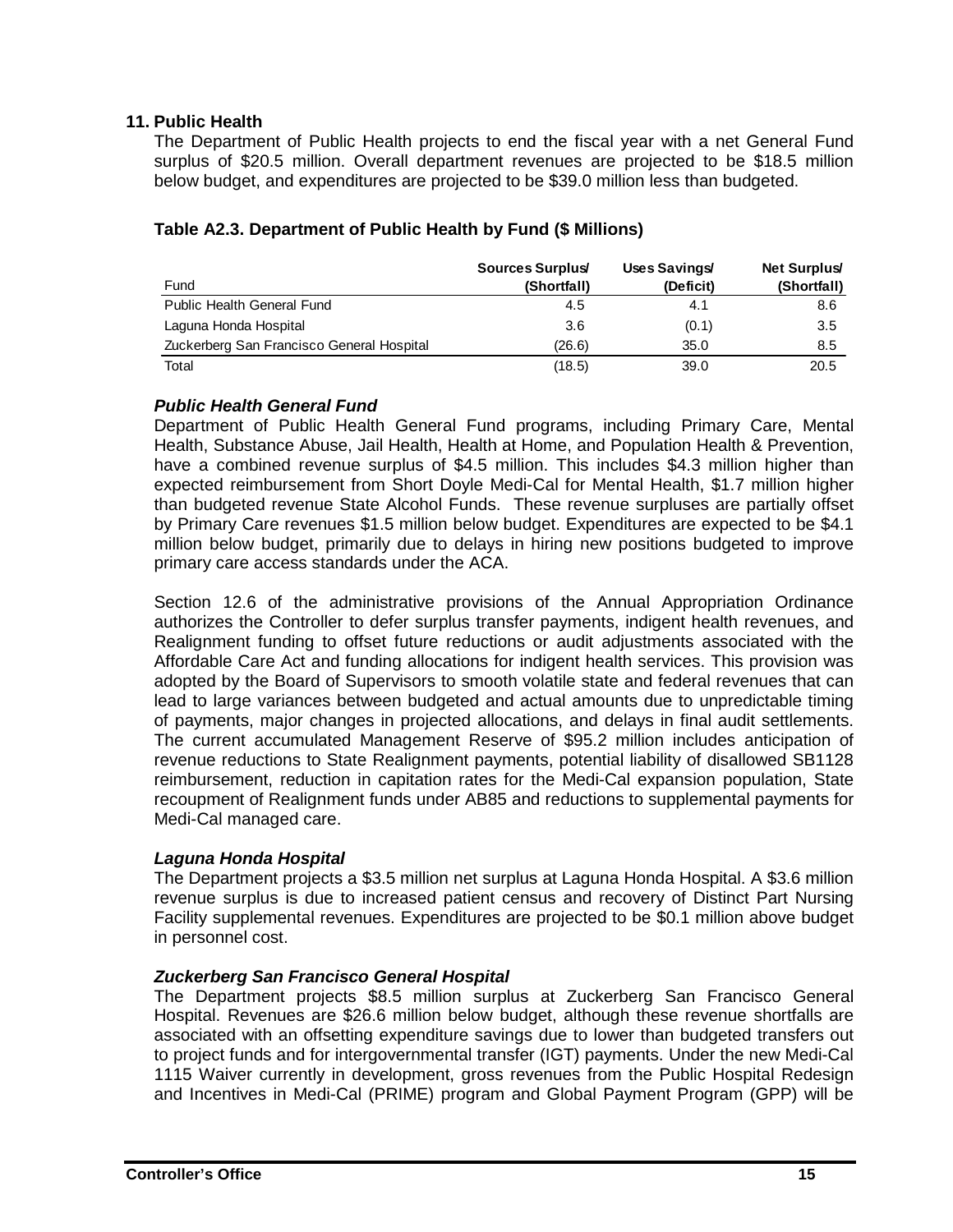\$22.1 million below budget. \$15.1 million of this amount is offset by reduced County IGTs required to draw federal funds under the waiver. The adopted budget included \$18 million in revenue appropriation to allow certain surplus revenues to be transferred into project funds. The Department projects that these revenues will not be realized, but the shortfall is offset by equal expenditure savings in operating transfers out. Net fee-for-service patient revenues are \$29.2 million above budget due to higher than budgeted Medi-Cal and Medicare payment rates and continued improved Medi-Cal enrollment under the Presumptive Eligibility program. Capitation revenues are below budget by \$18.9 million primarily due to a 29.3 percent reduction in the capitation rate for Medi-Cal Expansion enrollees in effect since July, 2015. State Realignment is projected to be \$3.5 million above budget. The Department expects to request a supplemental to reappropriate regular salaries and fringe benefit savings for overtime expenses

Expenditures are projected to be below budget by \$35.0 million. \$29.2 million of this savings is due to lower than budgeted operating transfers out to project funds and for IGTs as discussed above. The department projects \$5.9 million surplus in salary and fringe benefits due to delays in hiring positions not backfilled with per diem or overtime staffing, such as information technology, clerical, and interpreter positions.

#### **12. City Administrator**

The City Administrator projects a net \$0.2 million surplus at year end. A revenue shortfall of \$0.2 million is projected due to fee, fine, and license revenues coming in lower than expected. Expenditure savings of \$0.5 million are projected, including savings of \$1.7 million in salary and benefits, \$1.2 million in nonpersonnel services, and \$0.3 million in project closeouts. These savings are partially offset by a reduction in work order recoveries of \$2.8 million.

#### **13. Assessor Recorder**

The Assessor Recorder projects to end the fiscal year within budget. The Department projects a revenue shortfall of \$0.2 million primarily due to slower growth in the collection of recording fees compared to the prior year, offset by \$0.2 million in expenditure savings due mainly to hiring delays.

#### **14. Board of Supervisors**

The Board of Supervisors projects a \$0.3 million surplus at the end of the fiscal year, driven by a \$0.3 million surcharge and fee revenue shortfall, and \$0.5 million in salary and benefit savings due to vacancies, as well as \$0.1 million savings in professional services.

#### **15. City Attorney**

The City Attorney's Office projects a net \$0.5 million year-end shortfall largely due to a projected \$0.4 million less in revenue from the Office of Community Investment and Infrastructure for legal support needs. Increases to work order recoveries in the second half of the year may address the projected shortfall.

#### **16. City Planning**

The City Planning Department projects to end the year with a net surplus of \$2.5 million, due to a revenue surplus from enforcement, planning cases, other permit fee collections. This surplus is net of a \$2.5 million revenue deferral for the portion of fee collections not earned in the current year, which will increase the projected year-end deferred revenue balance to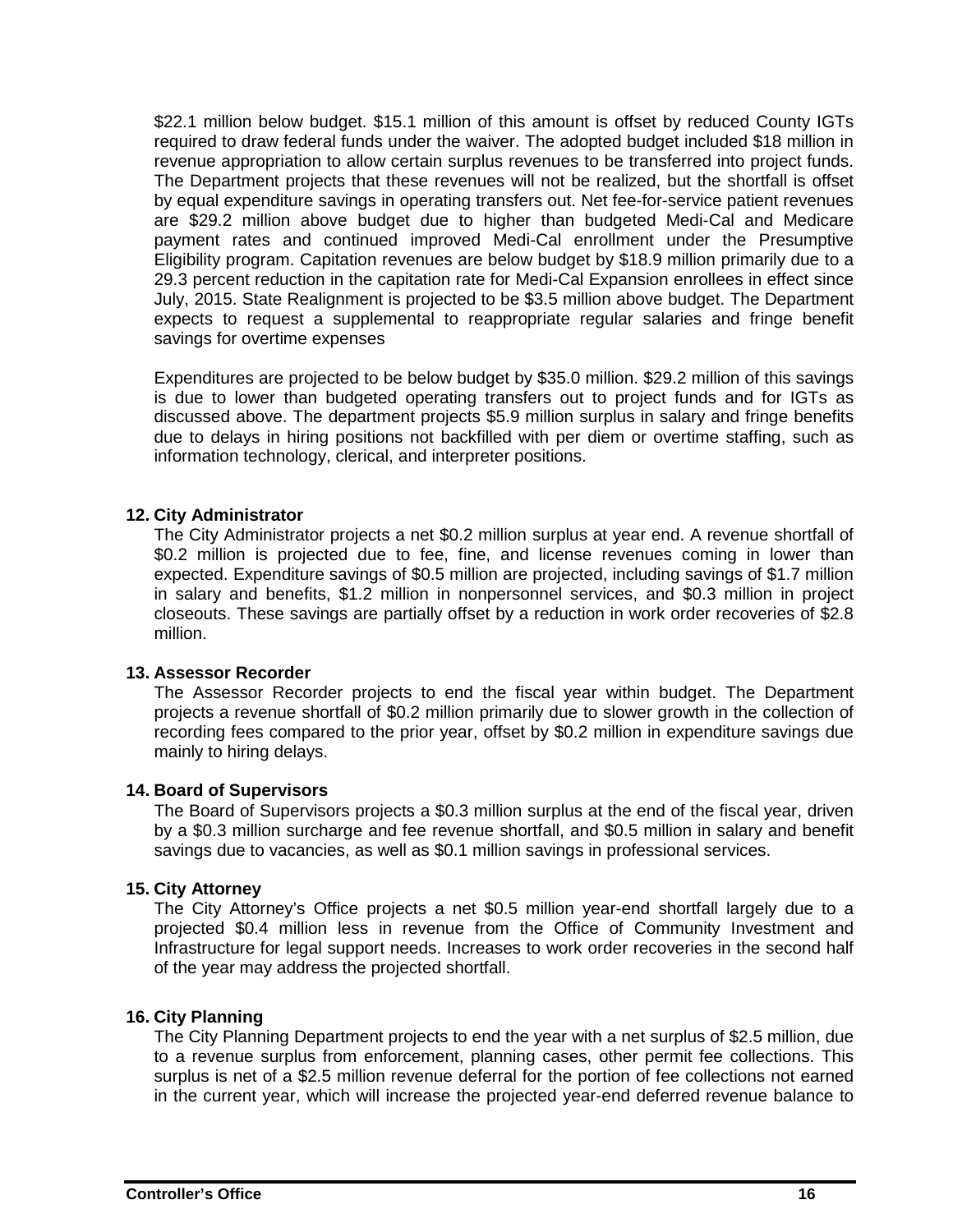\$13.8 million. The department may request a supplemental to appropriate a portion of current year fee revenue.

#### **17. Elections**

The Elections Department projects to end the fiscal year with a net \$0.5 million surplus due to a \$0.1 million revenue surplus from ballot argument fees associated with the June 2016 election and an expenditure savings of \$0.4 million primarily due to savings in salary and fringe benefits.

#### **18. Treasurer/Tax Collector**

The Treasurer/ Tax Collector projects to end the fiscal year with a net surplus of \$0.6 million as a result of a projected revenue shortfall of \$0.4 million in pooled interest offset by a \$1.0 million salary and fringe benefit savings primarily due to a delay in hiring staff to fill vacant positions.

#### **19. General City Responsibility**

General City Responsibility contains funds that are allocated for use across various City departments. Savings of \$11.9 million are projected due to updated information about the City's need to fund departmental expenditures related to labor contract (MOU) provisions. Salary savings in many departments, due in part to delayed hiring and separations, are projected to be available cover a portion of the costs that would normally be covered by the Reserve. Projections assume that funds appropriated for nonprofit COLAs and minimum wage increases are allocated to departments, as reflected in the update to the Five Year Financial Plan issued on December 7, 2015.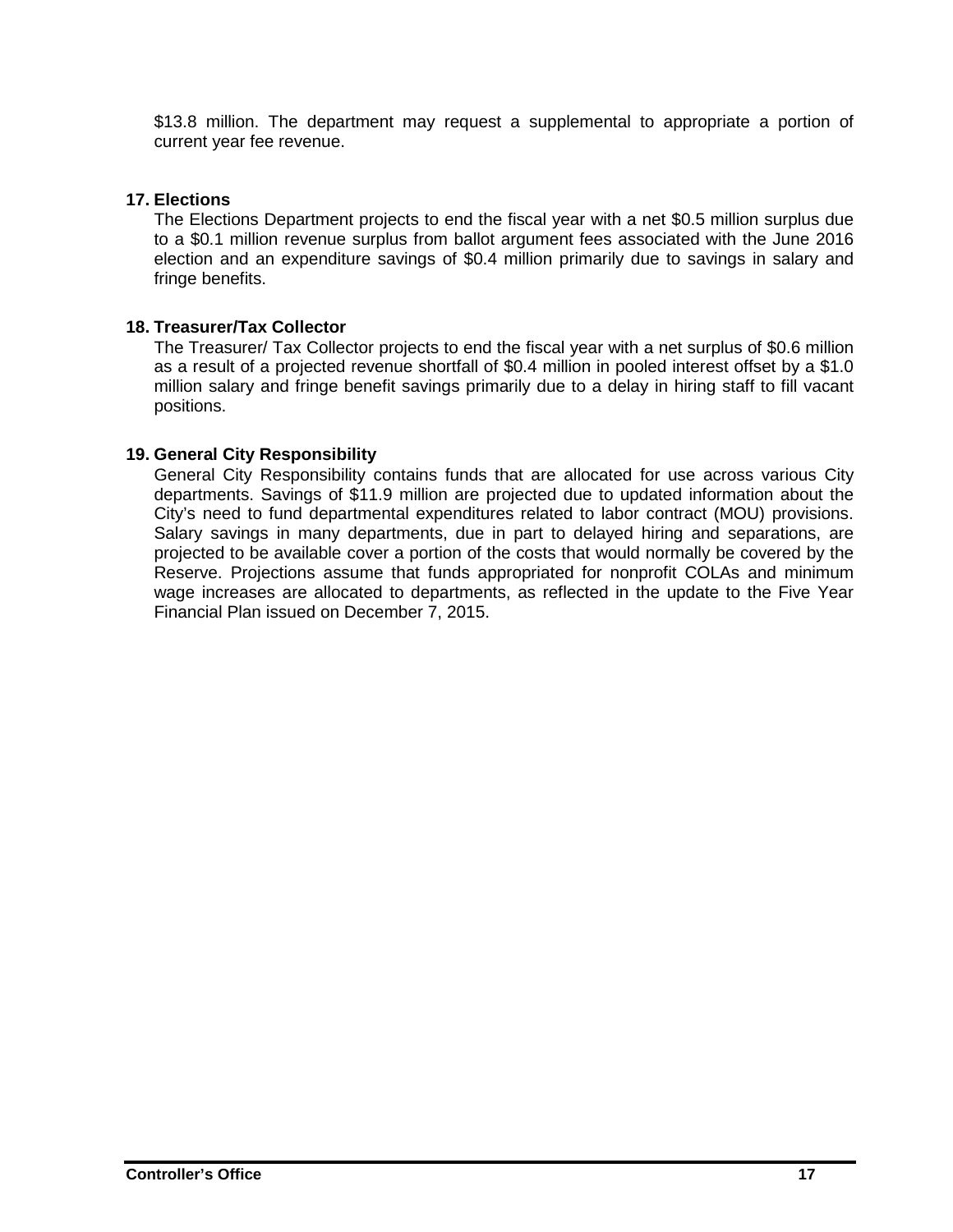### **Appendix 3. Status of Reserves**

Various code and Charter provisions govern the establishment and use of reserves. Reserve uses, deposits, and projected year-end balances are displayed in Table A3.1 and discussed in detail below. Table A3.1 also includes deposits and withdrawals included in the approved FY 2016-17 budget.

|                                                                   |                |                |                           | FY 2015-16       |                |                 | FY 2016-17                  |                |  |
|-------------------------------------------------------------------|----------------|----------------|---------------------------|------------------|----------------|-----------------|-----------------------------|----------------|--|
|                                                                   | FY 2014-15     |                |                           |                  | Projected      |                 |                             | Projected      |  |
|                                                                   | <b>Ending</b>  |                | <b>Starting Projected</b> | Projected        | <b>Ending</b>  | <b>Budgeted</b> | <b>Budgeted</b>             | <b>Ending</b>  |  |
|                                                                   | <b>Balance</b> | <b>Balance</b> | <b>Deposits</b>           | Withdrawals      | <b>Balance</b> |                 | <b>Deposits Withdrawals</b> | <b>Balance</b> |  |
| <b>General Reserve</b>                                            | \$<br>55.6     | \$73.4         | \$                        | \$<br>$(5.0)$ \$ | 68.4           | \$<br>12.0      | \$                          | \$<br>80.4     |  |
| <b>Budget Savings</b><br><b>Incentive Fund</b>                    | ä,             | 33.9           | 9.3                       |                  | 43.2           |                 |                             | 43.2           |  |
| <b>Recreation &amp; Parks Savings</b><br><b>Incentive Reserve</b> |                | 10.6           |                           | (3.1)            | 7.5            |                 | (3.1)                       | 4.4            |  |
| Rainy Day Economic<br><b>Stabilization Reserve</b>                |                |                |                           |                  |                |                 |                             |                |  |
| Rainy Day Economic<br><b>Stabilization City Reserve</b>           | 71.9           | 71.9           |                           |                  | 71.9           |                 |                             | 71.9           |  |
| Rainy Day Economic<br><b>Stabilization School Reserve</b>         | 42.1           | 42.1           |                           |                  | 42.1           |                 |                             | 42.1           |  |
| Rainy Day One-Time<br>Reserve                                     | 43.1           | 43.1           |                           |                  | 43.1           |                 |                             | 43.1           |  |
| <b>Budget Stabilization</b><br>Reserve                            | 132.3          | 132.3          | 17.0                      |                  | 149.3          |                 |                             | 149.3          |  |
| Salary and Benefits<br>Reserve                                    | 20.2           | 34.0           |                           | (22.1)           | 11.9           | 14.0            | (14.0)                      |                |  |
| <b>Total</b>                                                      | 365.1          | 441.3          | 26.3                      | (30.2)           | 437.4          | 26.0            | (17.1)                      | 434.4          |  |
| Economic reserves                                                 |                |                |                           |                  | 264.2          |                 |                             |                |  |
| Economic reserves as a % of General Fund revenues                 |                |                |                           |                  | 6.2%           |                 |                             |                |  |

#### **Table A3.1 Reserve Balances (\$ millions)**

**General Reserve:** To date, no supplemental appropriations have been approved. There is a pending supplemental appropriation of \$5.0 million of General Reserve, of which \$2.5 million is proposed to spent on facilities improvements to the Geneva Car Barn, and \$2.5 million is for improvements to Public Health Facilities at 35–45 Onondaga Avenue. Our projection assumes this supplemental appropriation will be approved by the Board of Supervisors, resulting in a projected ending balance of \$68.4 million, which will be carried forward to FY 2016-17. The approved budget includes a \$12.0 million deposit to the reserve in FY 2016-17, which will have to be increased by \$5.0 million as discussed in section B of the report above.

Pursuant to a financial policy approved by the Board of Supervisors in 2011 and codified in Administrative Code Section 10.60(b), year-end balances in the General Reserve are carried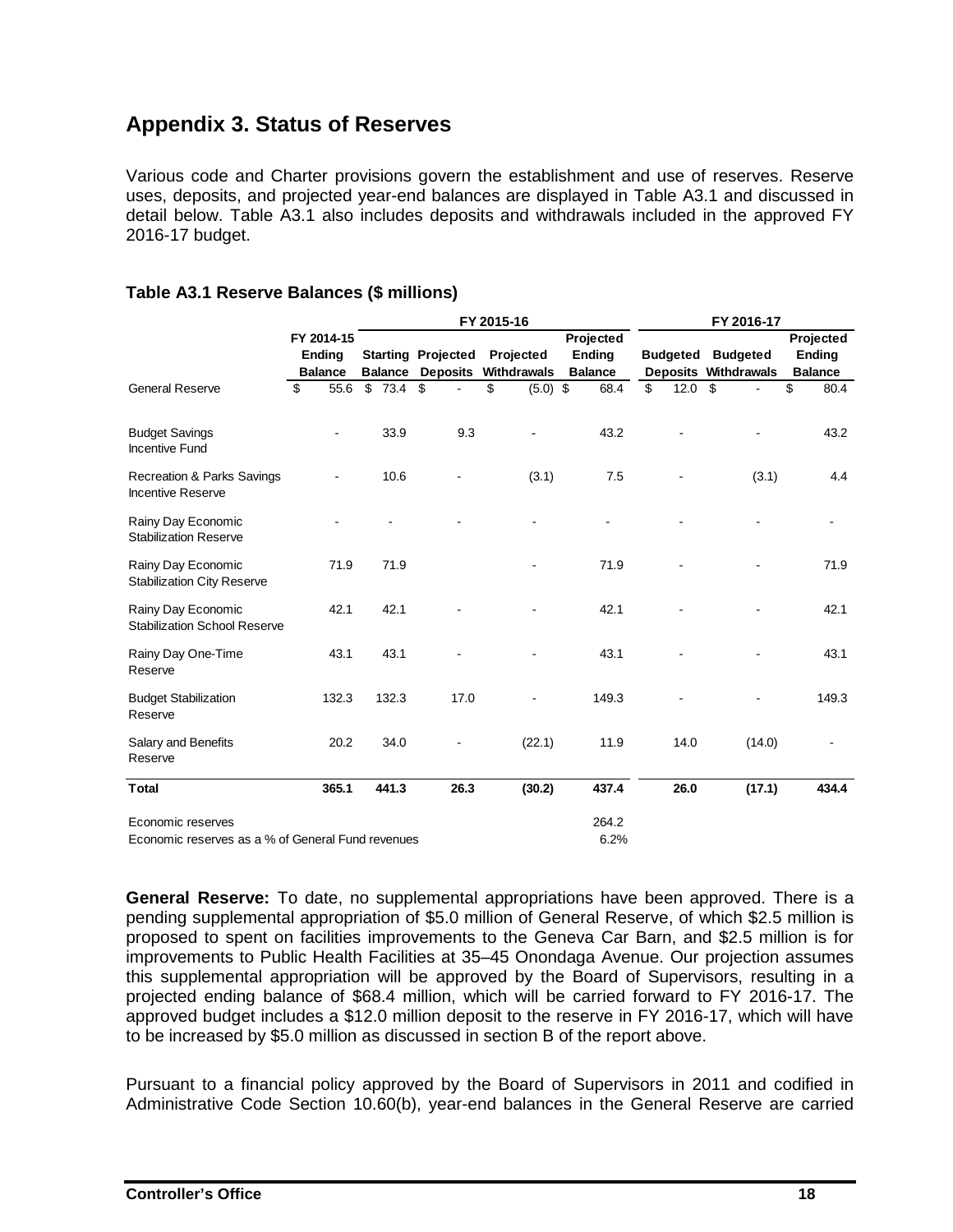forward into subsequent years and thereby reduce the amount of future appropriations required to support minimum reserve requirements established by the policy. For FY 2015-16 and FY 2016-17, the policy requires the General Reserve to be no less than 1.75% and 2.0% of budgeted regular General Fund revenues, respectively. The current balance of the reserve is \$73.4 million.

**Budget Savings Incentive Fund:** The Citywide Budget Savings Incentive Fund (authorized by Administrative Code Section 10.20) receives 25% of year-end departmental expenditure savings to be available for one-time expenditures, unless the Controller determines that the City's financial condition cannot support deposits into the fund. At FY 2014-15 year end, the Reserve balance was \$33.9 million. Projected deposits of \$9.3 million and no budgeted uses result in a projected year-end balance of \$43.2 million. The current budget did not appropriate any of the balance for use in FY 2016-17.

**Recreation and Parks Savings Incentive Reserve:** The Recreation and Parks Saving Incentive Reserve, established by Charter Section 16.107(c), is funded by the retention of yearend new revenue and net expenditure savings by the Recreation and Parks Department. This Reserve ended FY 2014-15 with \$10.6 million, of which \$3.1 million was appropriated for FY 2015-16 uses. No deposits are projected for the current fiscal year, leaving a projected ending balance of \$7.5 million. Note that the current budget also appropriated \$3.1 million in uses for FY 2016-17.

**Rainy Day Economic Stabilization Reserve:** Charter Section 9.113.5 establishes a Rainy Day Economic Stabilization Reserve funded by 50% of excess of revenue growth in good years, which can be used to support the City General Fund and San Francisco Unified School District operating budgets in years when revenues decline. The Rainy Day Economic Stabilization Reserve began the year with \$71.9 million.

Charter Section 9.113.5 was amended in November 2014 with the passage of Proposition C, which replaced the Rainy Day Economic Stabilization Reserve with two separate reserves—the School Reserve and the City Reserve. Of the excess revenue growth formerly deposited to the Rainy Day Economic Stabilization Reserve, 75% will be deposited to the City Reserve and 25% to the School Reserve. No deposits or withdrawals are currently projected.

**Rainy Day One-Time Reserve:** Charter Section 9.113.5 establishes a Rainy Day One-Time Reserve funded by 25% of excess revenue growth, which can be used for one-time expenses. This Reserve began the year with \$43.1 million. There is no budgeted withdrawal or anticipated deposits in the current year.

**Budget Stabilization Reserve**: Established in 2010 by Administrative Code Section 10.60(c), the Budget Stabilization reserve augments the Rainy Day Economic Stabilization Reserve. The Budget Stabilization Reserve is funded by the deposit each year of 75% of real property transfer taxes above the prior five year average (adjusted for policy changes) and ending unassigned fund balance above that appropriated as a source in the subsequent year's budget. The current balance of the Reserve is \$132.3 million. The budget assumed a \$19.4 million deposit in FY 2015-16, however, given higher than anticipated FY 2014-15 year end results, the prior five year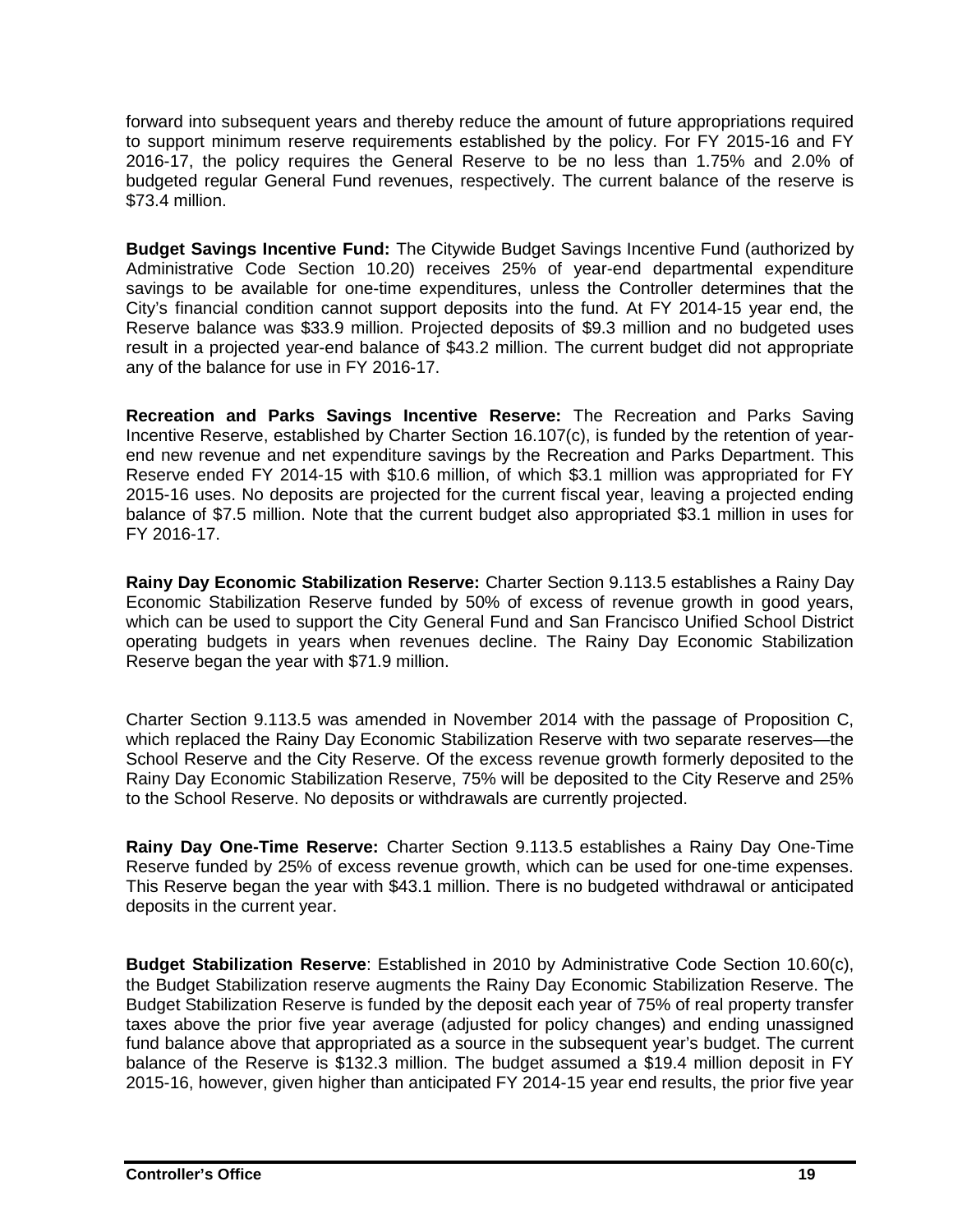average is increased, resulting in a projected decrease in the deposit of \$2.4 million. The projected ending balance for FY 2015-16 is \$149.3 million.

**Salary and Benefits Reserve:** Administrative Provisions Section 10.4 of the Annual Appropriation Ordinance (AAO) authorizes the Controller to transfer funds from the Salary and Benefits Reserve, or any legally available funds, to adjust appropriations for employee salaries and related benefits for collective bargaining agreements adopted by the Board of Supervisors. The Salary and Benefits Reserve had a fiscal year starting balance of \$34.0 million (\$20.2 million carried forward from FY 2014-15 and \$13.8 million appropriated in the FY 2015-16 budget). As of February 2, 2016, the Controller's Office has transferred \$1.2 million to City departments and anticipates transferring an additional \$20.9 million to City departments by year-end, as detailed in Table A3-2 below, resulting in a savings of \$11.9 million.

#### **Table A3-2. Salary and Benefits Reserve (\$ millions)**

|             | Adopted AAO Salary and Benefits Reserve                                                                | \$<br>13.9         |
|-------------|--------------------------------------------------------------------------------------------------------|--------------------|
|             | Carryforward balance from FY 2014-15                                                                   | 20.2               |
|             | <b>Total Sources</b>                                                                                   | 34.0               |
| <b>Uses</b> |                                                                                                        |                    |
|             | <b>Transfers to Departments</b>                                                                        |                    |
|             | SEIU as needed temporary employees healthcare (Q1 & Q2)                                                | 0.6                |
|             | Training, development, and recruitment                                                                 | 0.5                |
|             | Visual display terminal insurance (Q1, Q2)                                                             | 0 <sub>1</sub>     |
|             | Benefit payment refunds                                                                                | 0.1                |
|             | <b>Total Transfers to Departments</b>                                                                  | 1.2                |
|             |                                                                                                        |                    |
|             | <b>Anticipated Allocations</b>                                                                         |                    |
|             | Public Safety, including wellness, premium, and one-time payouts                                       |                    |
|             | Citywide premium, retirement and severance payouts                                                     | 13.2<br>5.6<br>1.4 |
|             | Various training, tuition, and other reimbursements                                                    | 0.6                |
|             | SEIU as needed temporary employees healthcare (Q3 & Q4)<br>Visual display terminal tnsurance (Q3 & Q4) |                    |
|             | <b>Total Anticipated Allocations</b>                                                                   | 0.1<br>20.9        |
|             | <b>Total Uses</b>                                                                                      | 22.1               |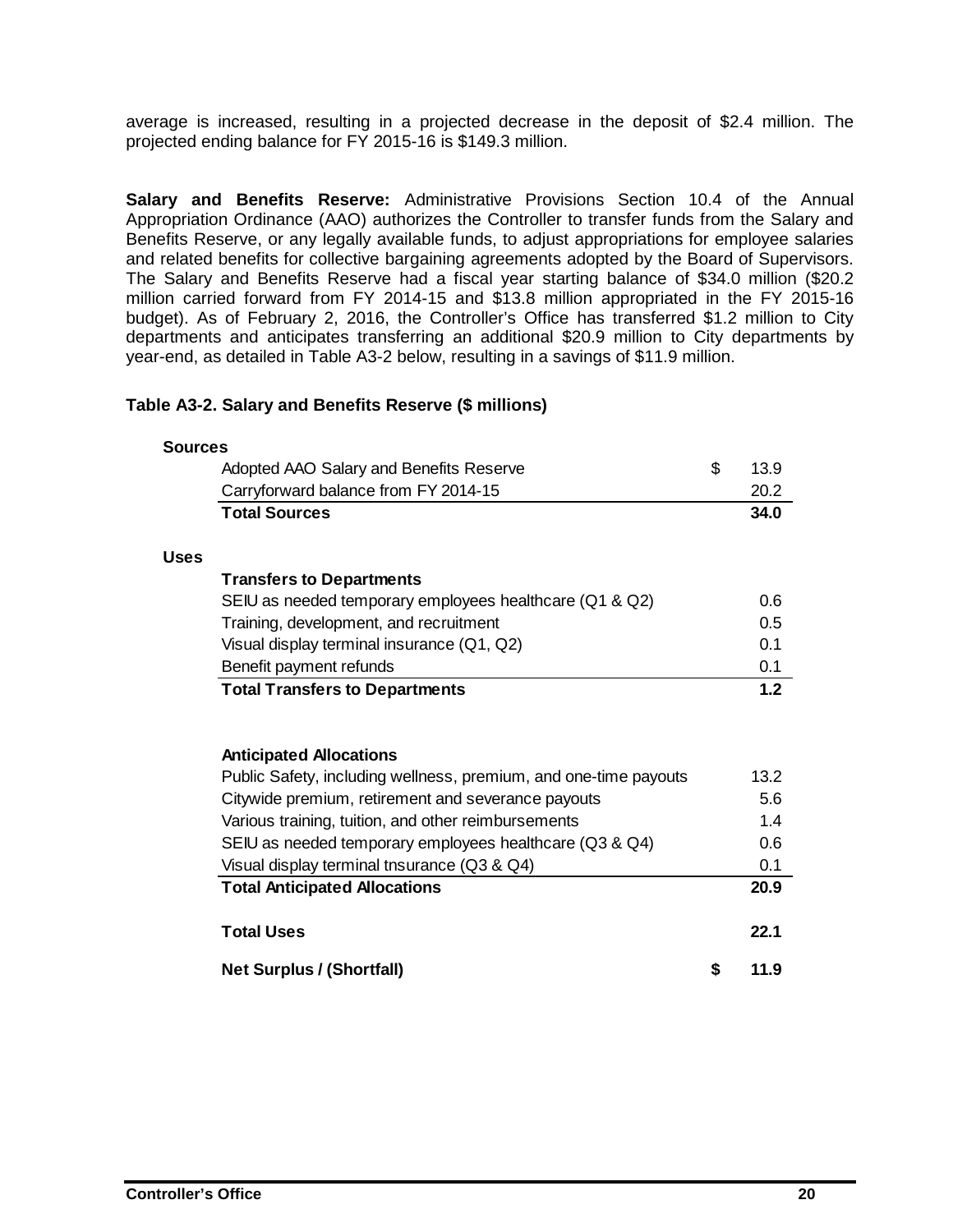# **Appendix 4. Other Funds Highlights**

## **Table A4-1. Other Fund Highlights, \$ Millions**

|                                                   |                                                           |                                                 | FY 2016-17                       |                                     |                                                     |                                                              |                |  |  |  |  |  |  |
|---------------------------------------------------|-----------------------------------------------------------|-------------------------------------------------|----------------------------------|-------------------------------------|-----------------------------------------------------|--------------------------------------------------------------|----------------|--|--|--|--|--|--|
| FY 2014-15<br>Year End<br>Fund<br>Balance         | Fund<br>Balance<br>Used in<br>FY 2015-16<br><b>Budget</b> | Starting<br>Available<br>Fund<br><b>Balance</b> | Sources<br>Surplus/<br>(Deficit) | Uses<br>Savings/<br>(Deficit)       | Net<br>Surplus/<br>Year-end<br>(Deficit)<br>Balance | Board<br>Approved<br><b>Budgeted</b><br>Use                  | Notes          |  |  |  |  |  |  |
| SELECT SPECIAL REVENUE AND INTERNAL SERVICE FUNDS |                                                           |                                                 |                                  |                                     |                                                     |                                                              |                |  |  |  |  |  |  |
| \$<br>2.0                                         | -\$<br>1.5                                                | \$<br>0.5                                       | \$                               |                                     | 15.4<br>- \$<br>15.9                                | \$                                                           | $\mathbf{1}$   |  |  |  |  |  |  |
| 1.3                                               | 1.4                                                       |                                                 | 2.9                              |                                     | 2.9<br>2.9                                          | $\blacksquare$                                               | $\overline{c}$ |  |  |  |  |  |  |
|                                                   | 1.5                                                       |                                                 | 0.2                              | ÷.                                  | 0.2<br>(1.4)                                        | 0.7                                                          | 3              |  |  |  |  |  |  |
| 23.9                                              | 13.0                                                      | 10.9                                            | (0.1)                            | 3.3                                 | 3.2<br>14.2                                         | 12.1                                                         | $\overline{4}$ |  |  |  |  |  |  |
| 1.9                                               | $\overline{\phantom{a}}$                                  | 1.9                                             | $\overline{\phantom{a}}$         | ÷.                                  | 1.9<br>$\overline{\phantom{a}}$                     | $\blacksquare$                                               | 5              |  |  |  |  |  |  |
| 24.9                                              | $\overline{\phantom{a}}$                                  | 24.9                                            | 0.7                              | 3.0                                 | 3.7<br>28.6                                         |                                                              | 6              |  |  |  |  |  |  |
| 0.0                                               | $\overline{\phantom{a}}$                                  | 0.0                                             | 0.1                              | 0.0                                 | 0.1<br>0.2                                          | $\overline{a}$                                               | $\overline{7}$ |  |  |  |  |  |  |
| 13.5                                              | 0.0                                                       | 13.5                                            | 2.3                              | 0.2                                 | 2.5<br>15.9                                         |                                                              | 8              |  |  |  |  |  |  |
| 10.0                                              | 4.4                                                       | 5.6                                             | (9.0)                            | 9.0                                 | 5.5<br>(0.0)                                        | 2.6                                                          | 9              |  |  |  |  |  |  |
| 0.6                                               | 0.5                                                       | 0.1                                             | $\blacksquare$                   | ÷,                                  | 0.1<br>$\overline{\phantom{a}}$                     | $\blacksquare$                                               | 10             |  |  |  |  |  |  |
|                                                   | $\overline{\phantom{a}}$                                  |                                                 | (0.1)                            | 0.2                                 | 0.1<br>(0.1)                                        | $\blacksquare$                                               | 11             |  |  |  |  |  |  |
| 2.7                                               | 1.2                                                       | 1.5                                             | (0.1)                            | 0.1                                 | (0.0)<br>1.5                                        | 0.5                                                          | 12             |  |  |  |  |  |  |
| 2.1                                               |                                                           | 2.1                                             |                                  |                                     | 2.1<br>÷,                                           | $\blacksquare$                                               | 13             |  |  |  |  |  |  |
| 0.6                                               |                                                           | 0.6                                             | ٠                                | 0.5                                 | 0.5<br>1.1                                          | $\blacksquare$                                               | 14             |  |  |  |  |  |  |
| 6.3                                               |                                                           | 6.3                                             |                                  | 1.1                                 | 1.1<br>7.4                                          |                                                              | 15             |  |  |  |  |  |  |
|                                                   |                                                           |                                                 |                                  |                                     |                                                     |                                                              |                |  |  |  |  |  |  |
| \$                                                | 36.5                                                      | \$                                              | 13.8                             | \$                                  | 40.9<br>181.6<br>\$                                 | 35.3<br>\$                                                   | 16             |  |  |  |  |  |  |
| 243.2                                             | 20.0                                                      | 223.2                                           | 20.3                             | 0.1                                 | 20.4<br>243.6                                       | 7.4                                                          | 17             |  |  |  |  |  |  |
| 55.8                                              | 33.1                                                      | 22.8                                            | 7.0                              | 15.8                                | 22.8<br>45.6                                        | $\blacksquare$                                               | 18             |  |  |  |  |  |  |
| 33.4                                              |                                                           | 33.4                                            | 4.6                              | 16.4                                | 21.0<br>54.4                                        | $\overline{\phantom{a}}$                                     | 19             |  |  |  |  |  |  |
| 121.4                                             | $\blacksquare$                                            | 121.4                                           | (13.7)                           | 11.8                                | 119.5<br>(1.9)                                      | $\blacksquare$                                               | 20             |  |  |  |  |  |  |
| 166.7                                             | 24.0                                                      | 142.7                                           | (50.2)                           | 51.0                                | 0.8<br>143.5                                        | 6.1                                                          | 21             |  |  |  |  |  |  |
|                                                   | General Services Agency-Central Shops Fund                | Prior Year<br>(0.0)<br>(0.2)<br>$177.2$ \$      |                                  | (0.1)<br>(1.5)<br>(0.2)<br>140.7 \$ | FY 2015-16<br>11.2 <sup>5</sup>                     | Operating Estimated<br>4.2 <sup>5</sup><br>27.1 <sup>5</sup> |                |  |  |  |  |  |  |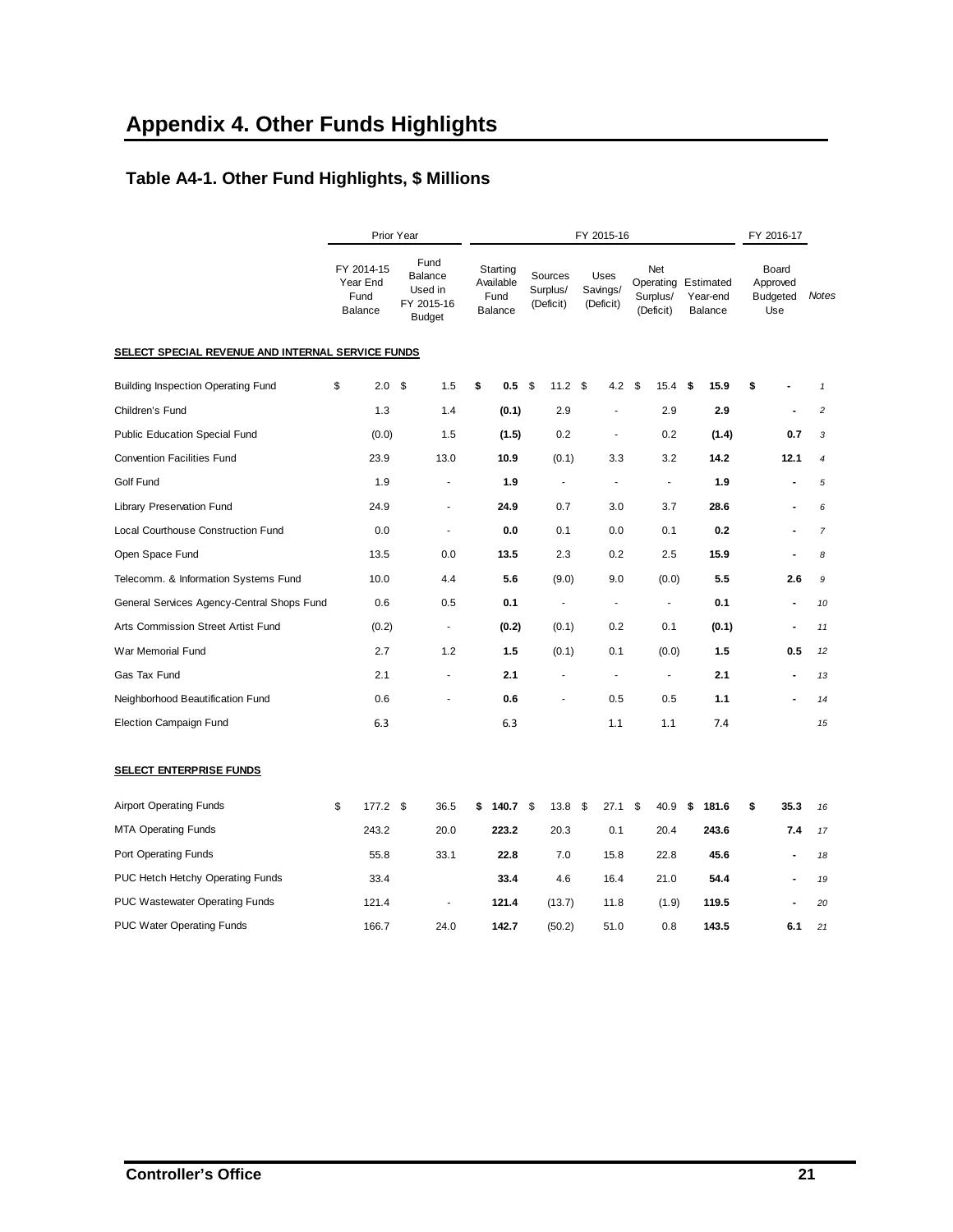#### **Select Special Revenue & Internal Services Funds**

#### **1. Building Inspection Fund**

The Building Inspection Department operating fund began the year with \$0.5 million in available fund balance. The Department projects a \$11.2 million surplus in operating revenues due to higher than expected plan checking and permit volumes, and expenditures to be \$4.2 million under budget largely due to salary savings, resulting in a projected fiscal year-end available fund balance of \$15.9 million. In addition, the balances of the department's contingency and other post-employment benefit reserves are currently \$29.9 million and \$10.1 million, respectively

#### **2. Children's Fund**

The Children's Fund began the fiscal year with a negative fund balance of \$0.1 million, as the use of fund balance in the current year was not fully supported by prior fiscal year end results. Current year revenues are projected to be \$2.9 million better than budget due to estimated increases in property tax set-aside revenue. The projected fiscal year-end available fund balance is \$2.9 million.

#### **3. Children's Fund – Public Education Special Fund**

The Public Education Special Fund ended FY 2014-15 with no fund balance, however the FY 2015-16 budget assumed the use of \$1.5 million in balance. The cause of this misalignment was a prior year expenditure accrual that overstated fund balance when the budget was being developed, resulting in over budgeting. PEEF revenues are expected to be \$0.2 million above budget. Projected fiscal year-end available fund balance is expected to be negative \$1.4 million. The Department of Children Youth & Families will work with the Controller's Office and the School District to develop solutions to address the shortfall. The approved FY 2016-17 budget assumes the use of \$0.7 million in PEEF fund balance, however, the department has indicated it will remove this use in its budget submission.

#### **4. Convention Facilities Fund**

The Convention Facilities Fund began the fiscal year with \$10.9 million in available fund balance, as \$13.0 million of the prior year ending balance was appropriated in the current year. Salary and benefit savings of \$0.2 million and \$3.1 million in debt service savings are projected, resulting in a projected fiscal year-end available fund balance of \$14.2 million. The approved FY 2016-17 budget includes the use of \$12.1 million of this balance.

#### **5. Golf Fund**

The Golf Fund began the fiscal year with \$1.9 million in available fund balance. The Recreation and Parks Department projects revenues and expenses to be on budget and no change to fund balance is expected at year-end.

#### **6. Library Preservation Fund**

The Library Preservation Fund began the fiscal year with \$24.9 million in available fund balance. The Department projects a net revenue surplus of \$0.7 million due to lost rent from the vacant café in the main branch and the decision not to rent facilities at 190  $9<sup>th</sup>$  Street, offset by \$3.6 million in increased property tax and baseline revenue, of which an estimated \$1.0 million will be returned to the General Fund at year-end. Expenditure savings of \$3.0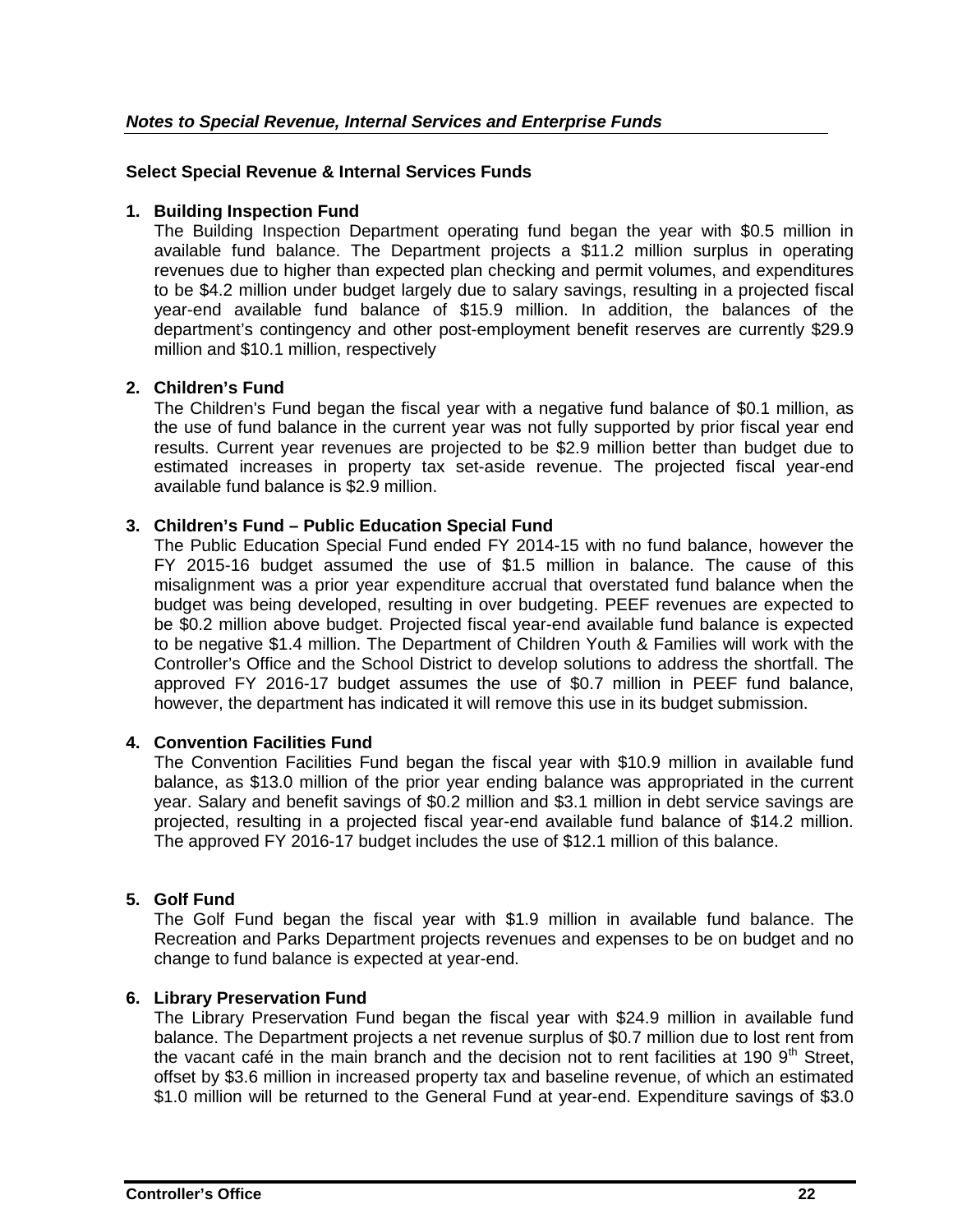million are projected, due to \$1.1 million in salary and benefit savings, \$1.8 million savings in rent costs, and \$0.2 million in materials and supplies savings. The department plans to submit a supplemental ordinance to appropriate \$7.6 million of surplus property tax and baseline revenue available at FY 2014-15 year-end for ongoing capital projects and debt service. The net result is a projected fiscal year end available fund balance of \$28.6 million.

#### **7. Local Courthouse Construction Fund**

The Local Courthouse Construction Fund began the year with a minimal fund balance. Despite projected revenue being \$0.3 million lower than prior year actual revenue, the fund is projected to end with a \$0.1 million fund balance due to \$0.2 million of budgeted General Fund support in the current year. The Courts implemented a new traffic case management system in November 2015, which may significantly change the allocation of traffic penalty revenue, and thus the projected fund balance, as revenue in the fund may be significantly affected by this change.

#### **8. Open Space Fund**

The Open Space Fund began the fiscal year with \$13.5 million in available fund balance. The Department projects an expenditure savings of \$0.2 million and revenues to be \$2.3 million better than budget resulting in a projected fiscal year-end available fund balance of \$15.9 million.

#### **9. Telecommunication & Information Services Fund**

The Telecommunication & Information Services Fund began the fiscal year with an available fund balance of \$5.6 million. The Department projects to be on budget and remains fiscal year-end available fund balance at \$5.6 million, of which \$2.6 million has been appropriated in the approved FY 2016-17 budget.

#### **10. Central Shops Fund**

The Central Shops fund began the year with an available fund balance of \$0.1 million. Savings in salaries and benefits and project closeouts will be passed on to departments, resulting in both reduced expenses and recoveries, and no net change to fund balance.

#### **11. Arts Commission Street Artist Fund**

The Street Artist Program Fund began the fiscal year with a fund balance shortfall of \$0.2 million. Despite the additional one-time general fund support to address the prior year's fund balance shortfall, it was not sufficient to address the entire prior year's shortfall as well as the current year net operating deficit from the revenue shortfall, leading to an estimated year-end fund balance shortfall of \$0.1 million. The Controller's Office and the Department will continue to work to identify a solution to address the shortfall.

#### **12. War Memorial Fund**

The War Memorial Fund began the fiscal year with a fund balance of \$1.5 million. The Department projects revenues to be short of \$0.1 million offset by expenditure savings of \$0.1 million, resulting in a projected year-end fund balance remained at \$1.5 million. The approved FY 2016-17 budget includes the use of \$1.5 million in balance from the fund.

#### **13. Gas Tax Fund**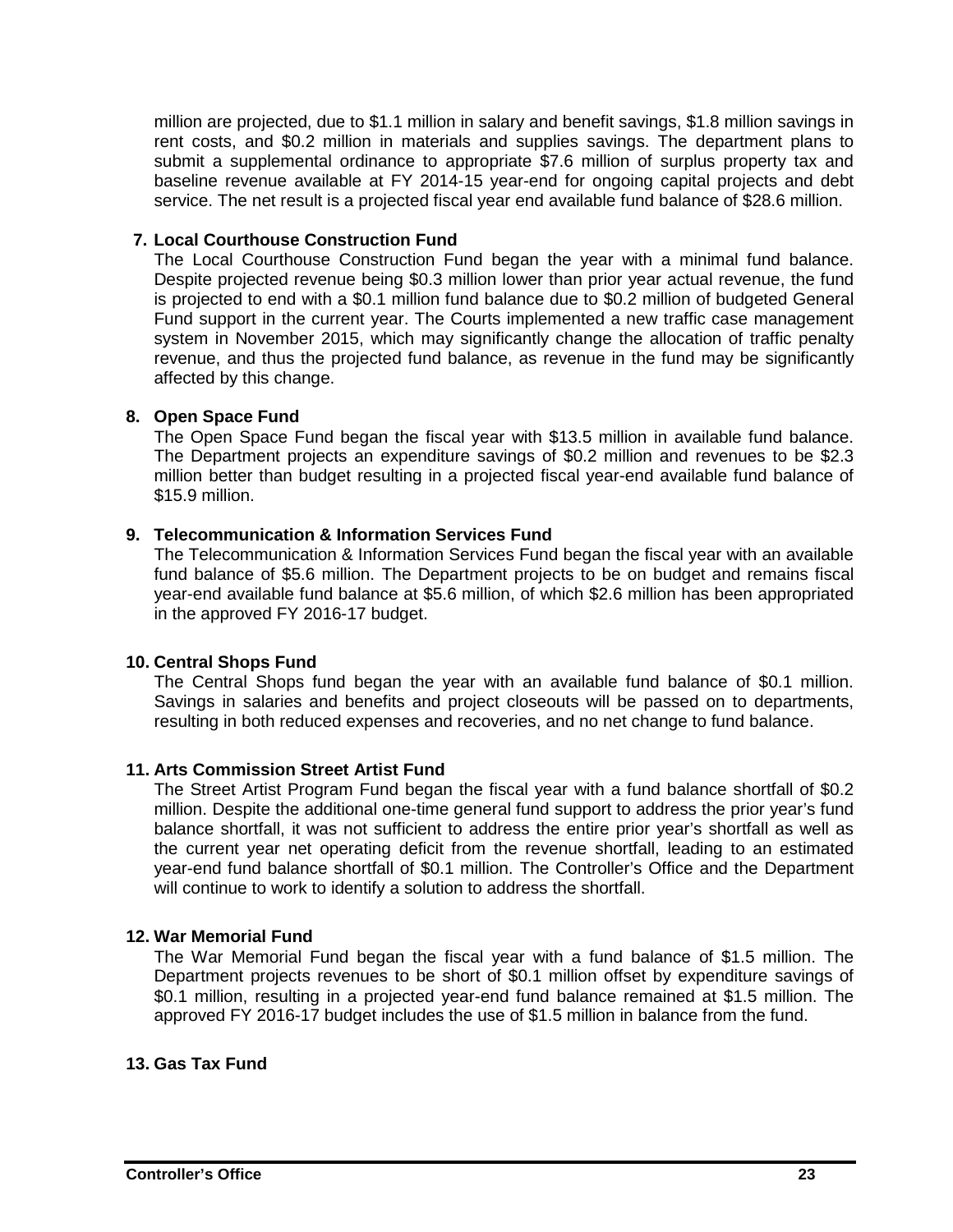The Gas Tax Fund began the year with an available fund balance of \$2.1 million. The Department of Public Works expects to end the year on budget, resulting in a projected year end balance of \$2.1 million.

#### **14. Neighborhood Beautification Fund**

The Neighborhood Beautification Fund (which houses the Community Challenge Grant program) began the year with a \$0.6 million fund balance. Tax year 2014 payroll tax revenues allocated to the fund are projected to be on budget at \$1.9 million. The City Administrator also expects expenditure savings of \$0.5 million in programmatic projects, resulting in a projected year-end balance of \$1.1 million.

#### **15. Election Campaign Fund**

The Election Campaign Fund began the year with a \$6.3 million balance. Disbursements from the fund at year end are projected to be \$0.3 million, \$1.5 million less than expected. Only two candidates for the Board of Supervisors received campaign funds for the November 2015 election and no candidates for the mayoral election participated in the program. The resulting year end balance is projected to be \$7.4 million.

#### **Select Enterprise Funds**

#### **16. Airport Operating Fund**

The Airport began the fiscal year with \$140.7 million in available fund balance, including \$120.8 million that has been set aside for postemployment benefits under GASB 45. The department projects a revenue surplus of \$13.8 million, and net expenditure savings of \$27.1 million, for a net operating surplus of \$40.9 million.

The revenue projection includes \$13.3 million in increased operating revenue and \$0.4 million in increased non-operating revenue. The projected \$27.1 million in expenditure savings include \$5.9 million in non-personnel expenditure savings, \$4.4 million in services of other departments, \$5.8 million in salary and benefit savings, \$4.3 million in public safety costs, \$4.0 million in post-employment benefits, \$3.3 million in savings for materials and supplies, and \$0.3 million in other transfers, offset by a \$0.9 million increase to the Annual Service Payment. A fund balance of \$181.6 million is projected by year-end, of which\$35.3 has been appropriated in the approved FY 2016-17 budget.

#### **17. Municipal Transportation Agency (MTA) Operating Funds**

MTA began the fiscal year with \$223.2 million in available operating fund balance net of appropriating \$20.0 million in the FY 2015-16 budget. The Agency is projected to end the year with a net operating surplus of \$20.3 million, resulting in a projected year-end fund balance of \$243.5 million. The approved FY 2016-17 budget includes the use of \$7.4 million in balance from the fund.

The Agency projects a revenue surplus of \$20.2 million primarily due to \$17.8 million of parking related fees and fines, \$4.3 million from operating grants, \$5.0 million from General Fund Baseline transfers, \$2.8 million from other sources, offset by a \$9.7 million shortfall in taxi medallion sales and taxi fees waivers. The Agency projects to end the year with a \$0.1 million expenditure savings. The \$4.5 million savings in labor costs is offset by \$3.6 million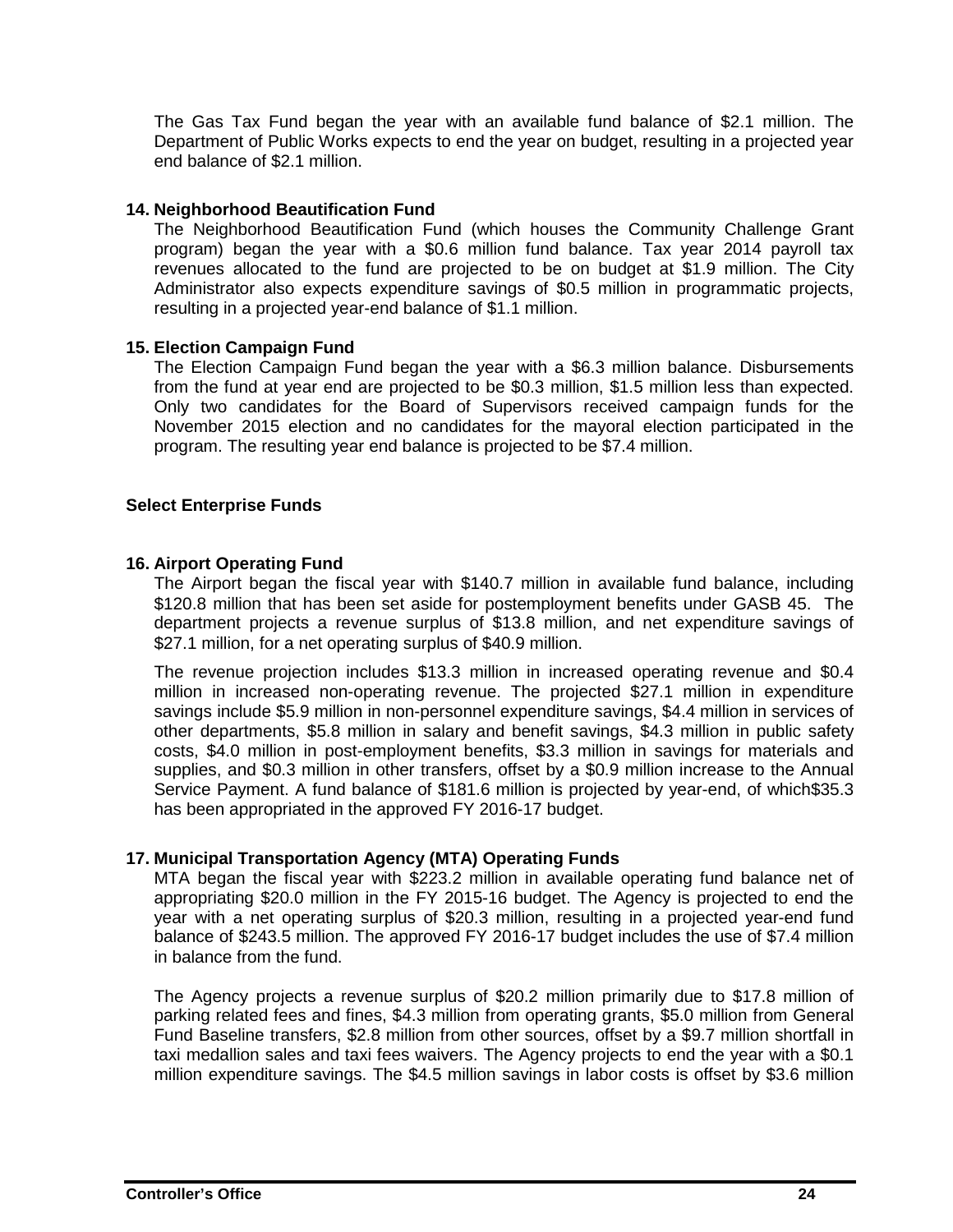over budget in non-personnel services and \$0.8 million over budget in materials and supplies.

#### **18. Port Operating Funds**

The Port began the fiscal year with \$22.8 million in available fund balance. The department projects a revenue surplus of \$7.0 million, and net expenditure savings of \$15.8 million, for a net operating surplus of \$22.8 million and a projected year end fund balance of \$45.6 million.

The \$7.0 million revenue surplus is due to increases of \$0.5 million in Maritime, \$4.4 million in Real Estate, \$1.7 million in one-time revenues associated with the jurisdictional transfer of Daggett Street, and \$0.4 million in permits and other revenues. The \$15.8 million expenditure savings is due to a \$10.5 million reserve designated to future capital uses, \$1.8 million savings in salaries and fringe benefits from currently vacant positions, \$1.6 million in non-personnel services, \$1.4 million in annual project contingencies for spills and hazardous material clean up expected to be without incident, \$0.4 million in services requested from other departments primarily resulting from low demand for shore side power to cruise ships at Pier 27, and \$0.1 million in debt serve as a result of a lower interest rate than budgeted.

#### **19. Public Utilities Commission – Hetch Hetchy Operating Fund**

The Hetch Hetchy Operating Fund began the fiscal year with \$33.4 million in available fund balance. The Department projects a net revenue surplus of \$4.6 million mainly due to net power sale revenue above budget by \$2.6 million and \$3.9 million in other miscellaneous income from property rental, Transbay Cable proceeds, and interest, offset by \$2.0 million of lower than expected water sales and natural gas and steam work orders. The Department projects expenditure savings of \$16.4 million consisting of \$1.8 million from lower power purchase costs, \$2.3 million of operating and project closeouts, \$1.1 million savings in gas and steam purchases and \$11.2 million in transmission and distribution charge savings. This results in a projected year-end fund balance of \$54.4 million.

#### **20. Public Utilities Commission – Wastewater Operations Fund**

The Wastewater Operations Fund began the fiscal year with \$121.4 million in available fund balance. The Department projects revenue to be \$13.7 million lower than budget mainly due to lower sales revenue, which is a function of lower water sales volumes. The shortfall is offset by \$11.8 million in expenditure savings which includes \$3.0 million of projected salaries savings, \$1.1 million of unused planned reserves, and \$7.7 million of operating and project closeouts. This results in a projected net operating deficit of \$1.9 million and a fiscal year-end available fund balance of \$119.5 million.

#### **21. Public Utilities Commission – Water Operating Fund**

The Water Operating Fund began the fiscal year with a net of \$142.7 million in available fund balance. Water Department revenues are projected to be \$50.2 million lower than budget, mainly due to lower water sales. The shortfall is offset by \$51.0 million of expenditure savings including \$9.4 million of operating savings and project closeouts, \$38.1 million in debt service savings and \$3.5 million in savings from planned unspent reserves. This results in a projected net surplus of \$0.8 million and a fiscal year-end available fund balance of \$143.5 million, of which \$6.1 million has been appropriated in the approved FY 2016-17 budget. The Department may request a supplemental to reappropriate regular salaries and fringe benefit savings for overtime expenses.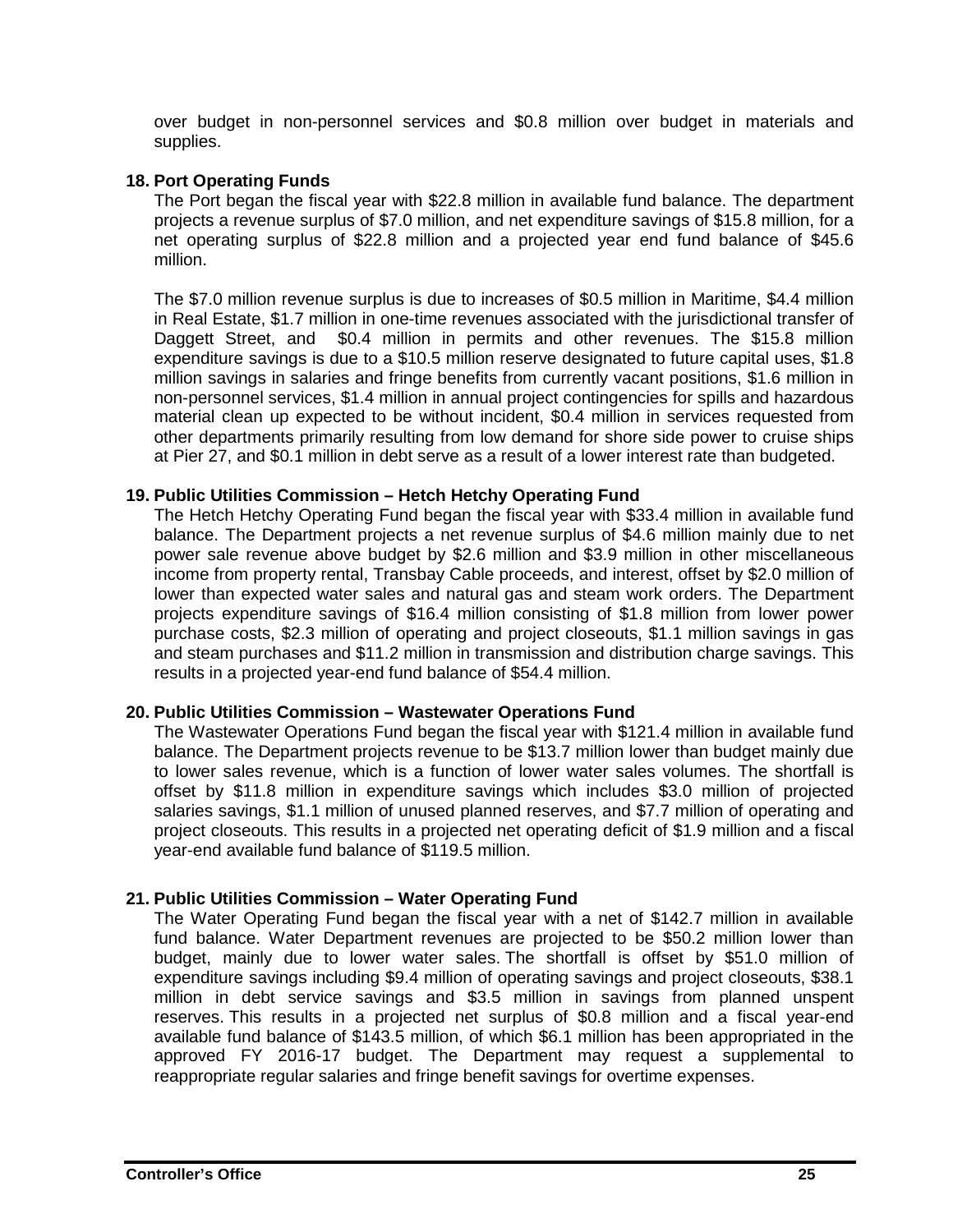# **Appendix 5. Overtime Report**

| 5-Year History of Overtime Spending by Department (\$ Millions)<br>FY 2015-16<br>FY 2011-12<br>FY 2012-13<br>FY 2013-14<br>FY 2014-15 |    |           |    |           |    |         |    |         |    |                          |    |                                     |    |                                | FY 2015-16 Projection<br>Change from Prior Year<br><b>Actuals</b> |                       |    |            |         |
|---------------------------------------------------------------------------------------------------------------------------------------|----|-----------|----|-----------|----|---------|----|---------|----|--------------------------|----|-------------------------------------|----|--------------------------------|-------------------------------------------------------------------|-----------------------|----|------------|---------|
| Department                                                                                                                            |    | Actual    |    | Actual    |    | Actual  |    | Actual  |    | Revised<br><b>Budget</b> |    | July<br>through<br>December<br>2015 |    | Straight<br>Line<br>Projection |                                                                   | Surplus/<br>(Deficit) |    | \$ Million | Percent |
|                                                                                                                                       |    |           |    |           |    |         |    |         |    |                          |    |                                     |    |                                |                                                                   |                       |    |            |         |
| <b>MTA</b>                                                                                                                            |    |           |    |           |    |         |    |         |    |                          |    |                                     |    |                                |                                                                   |                       |    |            |         |
| Municipal Railway                                                                                                                     |    | 53.2      |    | 46.3      |    | 53.3    |    | 53.0    |    | 35.5                     |    | 25.9                                |    | 51.74                          |                                                                   | (16.2)                |    | (1.3)      | $-2%$   |
| Parking & Traffic                                                                                                                     |    | 2.5       |    | 2.3       |    | 2.4     |    | 3.3     |    | 1.5                      |    | 1.9                                 |    | 3.8                            |                                                                   | (2.2)                 |    | 0.5        | 15%     |
| Subtotal - MTA                                                                                                                        |    | 55.7      |    | 48.7      |    | 55.6    |    | 56.3    |    | 37.0                     |    | 27.7                                |    | 55.5                           |                                                                   | (18.5)                |    | (0.8)      | $-1%$   |
|                                                                                                                                       |    |           |    |           |    |         |    |         |    |                          |    |                                     |    |                                |                                                                   |                       |    |            |         |
| Police                                                                                                                                |    |           |    |           |    |         |    |         |    |                          |    |                                     |    |                                |                                                                   |                       |    |            |         |
| <b>General Fund Operations</b>                                                                                                        |    | 10.7      |    | 13.0      |    | 14.3    |    | 19.3    |    | 15.2                     |    | 9.0                                 |    | 17.9                           |                                                                   | (2.7)                 |    | (1.3)      | $-7%$   |
| Special Law Enforcement Services (10B)                                                                                                |    | 10.4      |    | 10.5      |    | 10.3    |    | 10.5    |    | 6.0                      |    | 6.0                                 |    | 6.0                            |                                                                   | ٠                     |    | (4.4)      | $-42%$  |
| Grants & Other Non-10B Special Revenues                                                                                               |    | 2.1       |    | 2.4       |    | 1.9     |    | 2.1     |    | 2.2                      |    | 1.4                                 |    | 2.7                            |                                                                   | (0.6)                 |    | 0.6        | 28%     |
| Airport                                                                                                                               |    | 1.8       |    | 1.8       |    | 1.1     |    | $1.2$   |    | 1.5                      |    | 1.3                                 |    | 2.5                            |                                                                   | (1.1)                 |    | 1.3        | 109%    |
| Municipal Transportation Agency                                                                                                       |    |           |    |           |    | 0.1     |    | 0.1     |    |                          |    | 0.1                                 |    | 0.2                            |                                                                   | (0.2)                 |    | 0.0        | 8%      |
| Subtotal - Police                                                                                                                     |    | 24.9      |    | 27.7      |    | 27.7    |    | 33.2    |    | 24.9                     |    | 17.7                                |    | 35.4                           |                                                                   | (10.5)                |    | 2.2        | 7%      |
| <b>Public Health</b>                                                                                                                  |    |           |    |           |    |         |    |         |    |                          |    |                                     |    |                                |                                                                   |                       |    |            |         |
| <b>SF</b> General                                                                                                                     |    | 5.1       |    | 5.1       |    | 5.2     |    | 6.6     |    | 5.3                      |    | 3.0                                 |    | 5.9                            |                                                                   | (0.7)                 |    | (0.7)      | $-10%$  |
| Laguna Honda Hospital                                                                                                                 |    | 5.7       |    | 6.4       |    | 5.6     |    | 6.1     |    | 6.9                      |    | 2.7                                 |    | 5.3                            |                                                                   | 1.6                   |    | (0.7)      | $-12%$  |
| All Other Non-Hospital Operations                                                                                                     |    | 0.8       |    | 1.1       |    | 1.2     |    | 1.5     |    | 1.3                      |    | 0.7                                 |    | 1.4                            |                                                                   | (0.2)                 |    | (0.1)      | $-5%$   |
| Subtotal - Public Health                                                                                                              |    | 11.6      |    | 12.6      |    | 11.9    |    | 14.2    |    | 13.4                     |    | 6.3                                 |    | 12.7                           |                                                                   | 0.7                   |    | (1.5)      | $-11%$  |
|                                                                                                                                       |    |           |    |           |    |         |    |         |    |                          |    |                                     |    |                                |                                                                   |                       |    |            |         |
| Fire                                                                                                                                  |    | 32.6      |    | 40.4      |    | 38.0    |    | 33.7    |    | 38.5                     |    | 21.2                                |    | 42.3                           |                                                                   |                       |    |            |         |
| <b>General Fund Operations</b>                                                                                                        |    |           |    | ä,        |    | 0.1     |    | 0.2     |    | ä,                       |    | ä                                   |    | ä,                             |                                                                   | (3.8)                 |    | 8.6        | 25%     |
| Grants & Other Special Revenues                                                                                                       |    | 2.8       |    |           |    |         |    | 3.9     |    | 4.0                      |    |                                     |    |                                |                                                                   | ä,                    |    | (0.2)      | $-100%$ |
| Airport                                                                                                                               |    |           |    | 3.1       |    | 4.5     |    |         |    |                          |    | 1.8                                 |    | 3.6                            |                                                                   | 0.4                   |    | (0.3)      | $-8%$   |
| Port                                                                                                                                  |    | 0.2       |    | 0.3       |    | 0.3     |    | 0.3     |    | 0.4                      |    | 0.2                                 |    | 0.4                            |                                                                   | (0.0)                 |    | 0.0        | 9%      |
| PUC Hetch Hetchy                                                                                                                      |    |           |    |           |    | 0.0     |    | 0.0     |    | ł,                       |    |                                     |    |                                |                                                                   |                       |    | (0.0)      | $0\%$   |
| Subtotal - Fire                                                                                                                       |    | 35.6      |    | 43.8      |    | 42.8    |    | 38.3    |    | 42.9                     |    | 23.1                                |    | 46.3                           |                                                                   | (3.4)                 |    | 8.0        | 21%     |
| Sheriff                                                                                                                               |    |           |    |           |    |         |    |         |    |                          |    |                                     |    |                                |                                                                   |                       |    |            |         |
| <b>General Fund Operations</b>                                                                                                        |    | 7.6       |    | 9.8       |    | 9.7     |    | 14.2    |    | 10.9                     |    | 8.2                                 |    | 16.4                           |                                                                   | (5.5)                 |    | 2.2        | 16%     |
| Grants & Other Special Revenues                                                                                                       |    | 0.8       |    |           |    | 0.8     |    | 0.6     |    | 0.1                      |    | 0.4                                 |    | 0.7                            |                                                                   | (0.6)                 |    | 0.1        | 9%      |
| Subtotal - Sheriff                                                                                                                    |    | 8.4       |    | 10.7      |    | 10.5    |    | 14.8    |    | 11.1                     |    | 8.6                                 |    | 17.1                           |                                                                   | (6.0)                 |    | 2.3        | 15%     |
| Subtotal - Top 5                                                                                                                      | \$ | 136.2     | \$ | 143.4     | \$ | 148.6   | \$ | 156.8   | \$ | 129.4                    | \$ | 83.5                                | \$ | 167.0                          | \$                                                                | (37.6)                | \$ | 10.2       | 7%      |
| <b>Public Utilities Commission</b>                                                                                                    |    | 6.2       |    | 6.0       |    | 6.9     |    | 6.9     |    | 4.0                      |    | 3.5                                 |    | 7.00                           |                                                                   | (3.0)                 |    | 0.1        | 2%      |
| <b>Recreation &amp; Park</b>                                                                                                          |    | 1.1       |    | 1.6       |    | 1.2     |    | $1.2$   |    | 1.4                      |    | 0.5                                 |    | 1.0                            |                                                                   | 0.4                   |    | (0.2)      | $-17%$  |
| <b>Human Services Agency</b>                                                                                                          |    | 0.6       |    | 0.8       |    | 2.9     |    | 3.8     |    | 0.5                      |    | 1.7                                 |    | 3.4                            |                                                                   | (2.9)                 |    | 0.5        | 13%     |
| <b>Fine Arts Museum</b>                                                                                                               |    | 0.9       |    | 0.7       |    | 0.9     |    | 0.9     |    | 0.2                      |    | 0.6                                 |    | 1.1                            |                                                                   | (0.9)                 |    | 0.3        | 29%     |
| <b>Public Works</b>                                                                                                                   |    | 1.5       |    | 2.0       |    | 2.3     |    | 2.8     |    | 1.7                      |    | 1.2                                 |    | 2.3                            |                                                                   | (0.7)                 |    | (0.0)      | 0%      |
| Juvenile Probation                                                                                                                    |    | 0.9       |    | 1.4       |    | 1.5     |    | 1.6     |    | 0.8                      |    | 0.9                                 |    | 1.8                            |                                                                   | (1.0)                 |    | 0.3        | 17%     |
| <b>Airport Commission</b>                                                                                                             |    | 2.2       |    | 2.5       |    | 3.0     |    | 3.9     |    | 2.9                      |    | 1.3                                 |    | 2.7                            |                                                                   | 0.2                   |    | (0.3)      | $-8%$   |
| <b>Elections</b>                                                                                                                      |    | 0.4       |    | 0.3       |    | 0.2     |    | 0.2     |    | 0.6                      |    | 0.1                                 |    | 0.3                            |                                                                   | 0.3                   |    | 0.1        | 46%     |
| <b>Emergency Management</b>                                                                                                           |    | $1.2$     |    | 1.1       |    | 1.6     |    | 2.6     |    | 2.2                      |    | 1.5                                 |    | 3.0                            |                                                                   | (0.8)                 |    | 1.4        | 54%     |
| All Other Departments                                                                                                                 |    | 2.9       |    | 4.0       |    | 3.9     |    | 4.2     |    | 2.55                     |    | 2.12                                |    | 4.24                           |                                                                   | (1.7)                 |    | 0.4        | 9%      |
|                                                                                                                                       |    |           |    |           |    |         |    |         |    |                          |    |                                     |    |                                |                                                                   |                       |    |            |         |
| Total                                                                                                                                 | \$ | 154.1     | \$ | 163.8     | \$ | 172.9   | \$ | 184.9   | \$ | 146.2                    | \$ | 96.9                                | \$ | 193.8                          | \$                                                                | (47.6)                | \$ | 20.9       | 11%     |
| Top 5 % of Total                                                                                                                      |    | 88.4%     |    | 87.6%     |    | 85.9%   |    | 84.8%   |    | 88.5%                    |    | 86.2%                               |    | 86.2%                          |                                                                   |                       |    |            |         |
| Change from Prior Year Actual                                                                                                         | \$ | 12.0      | \$ | 9.7       | \$ | 9.1     | \$ | 12.0    | \$ | (26.7)                   |    |                                     | \$ | 8.9                            |                                                                   |                       |    |            |         |
| <b>Total Gross Salaries (Cash Compensation)</b>                                                                                       |    | \$2,634.5 |    | \$2,802.2 | \$ | 2,869.6 | \$ | 2,828.0 | \$ | 3,192.1                  |    | \$1,473.1                           |    | \$2,946.14                     |                                                                   |                       |    |            |         |
| Overtime as a % of Total Gross Salaries                                                                                               |    | 5.8%      |    | 5.8%      |    | 6.0%    |    | 6.5%    |    | 4.6%                     |    | 6.6%                                |    | 6.6%                           |                                                                   |                       |    |            |         |